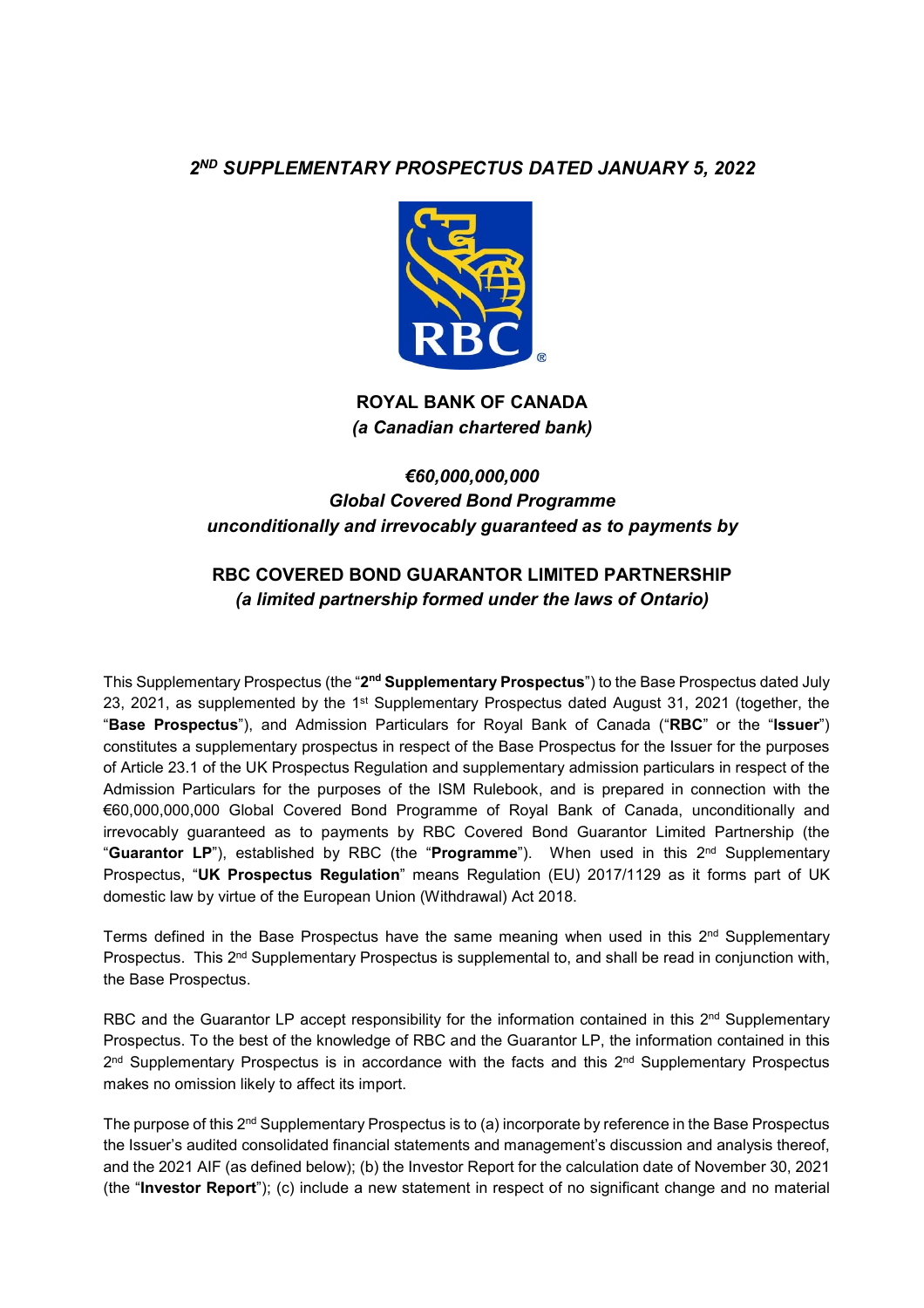adverse change; (d) delete and replace the risk factors, which are incorporated by reference in the Base Prospectus via the Registration Document dated July 21, 2021 in light of the issuance of the 2021 MD&A (as defined below); and (e) update paragraph 3 of the section entitled "General Information and Recent Developments" in the Base Prospectus regarding governmental, legal or arbitration proceedings which may have, or have had, a significant effect on the financial position or profitability of the Issuer or of the Issuer and its subsidiaries taken as a whole.

To the extent that there is any inconsistency between (a) any statement in this  $2<sup>nd</sup>$  Supplementary Prospectus or any statement incorporated by reference into the Base Prospectus by this  $2<sup>nd</sup>$  Supplementary Prospectus; and (b) any other statement in, or incorporated by reference in, the Base Prospectus, the statements referenced in (a) above will prevail.

Save as disclosed in this 2<sup>nd</sup> Supplementary Prospectus, the 2021 AIF or the 2021 Annual Report (as defined below) incorporated by reference in the Base Prospectus by virtue of this 2<sup>nd</sup> Supplementary Prospectus, no significant new factor, material mistake or material inaccuracy relating to the information included in the Base Prospectus which may affect the assessment of Covered Bonds issued under the Programme has arisen or been noted, as the case may be, since approval by the Financial Conduct Authority (the "FCA") of the 1<sup>st</sup> Supplementary Prospectus dated August 31, 2021.

# **DOCUMENTS INCORPORATED BY REFERENCE**

The following documents are, by virtue of this 2<sup>nd</sup> Supplementary Prospectus, incorporated in, and form part of, the Base Prospectus:

- (a) RBC's Annual Information Form dated November 30, 2021 (the "**2021 AIF**");
- (b) the following sections of RBC's 2021 Annual Report (the "**2021 Annual Report**") for the year ended October 31, 2021:
	- (i) the Management's Discussion and Analysis on pages 13 through 122 (the "**2021 MD&A**");
	- (ii) the audited annual consolidated financial statements, which comprise the consolidated balance sheets as of October 31, 2021 and 2020, and the related consolidated statements of income, comprehensive income, changes in equity, and cash flows for the years then ended, including the related notes, prepared in accordance with International Financial Reporting Standards as issued by the International Accounting Standards Board on pages 133 through 225, together with Management's Report on Internal Control over Financial Reporting as of October 31, 2021 on page 125, the Independent Auditor's Report and the Report of Independent Registered Public Accounting Firm, each dated November 30, 2021, on pages 126 through 129 and 130 through 132, respectively, (the "**2021 Audited Consolidated Financial Statements**"); and
	- (iii) the information about tax examinations and assessments and legal and regulatory matters to which the Issuer and its Subsidiaries are or have been subject in Note 21 on page 212 and Note 24 on pages 215 and 216, respectively.

The remainder of the 2021 Annual Report is either not relevant for prospective investors or covered elsewhere in this 2nd Supplementary Prospectus and is not incorporated by reference; and

(c) the Investor Report.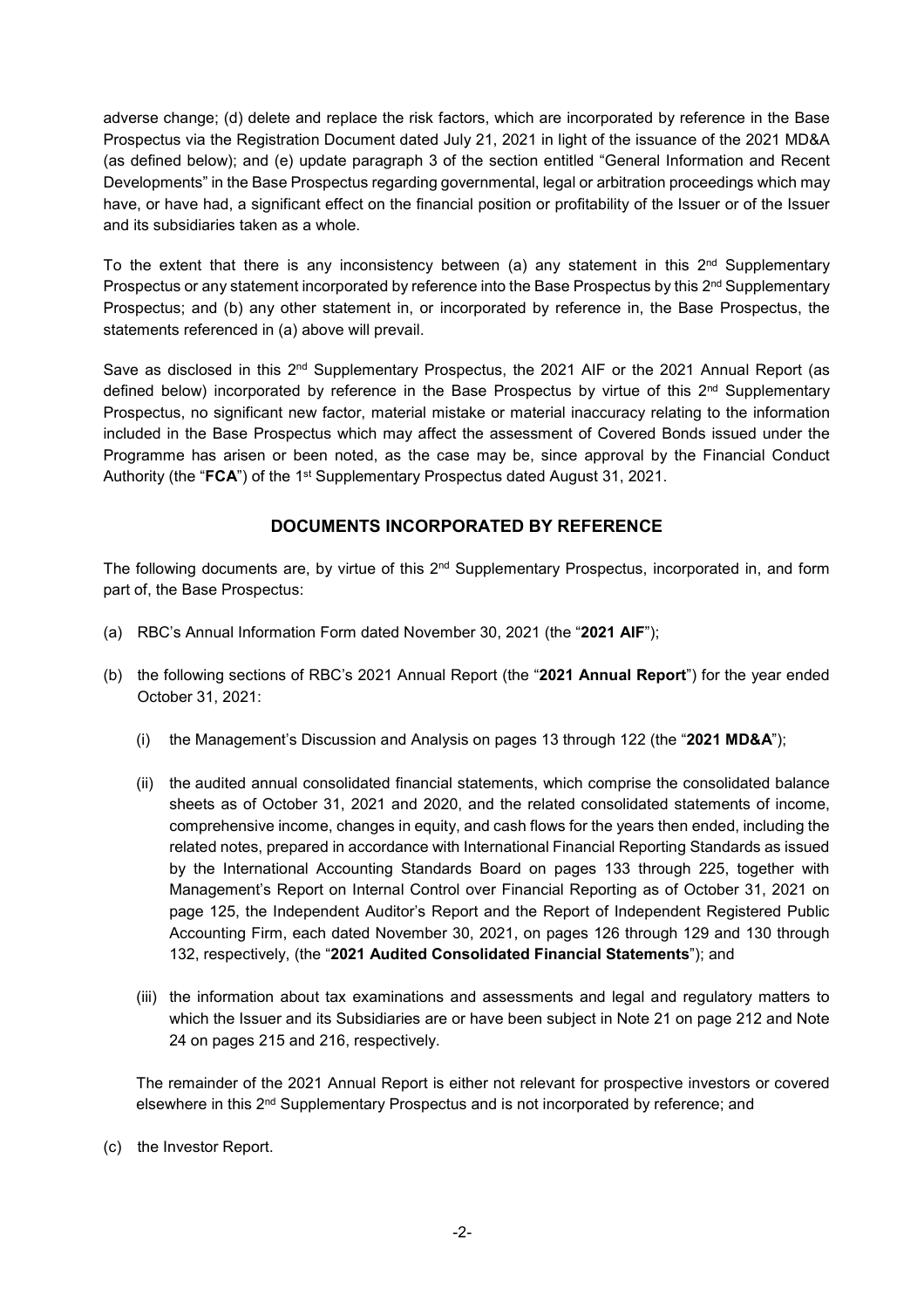The 2021 AIF, the 2021 Annual Report, which includes the 2021 Audited Consolidated Financial Statements and the 2021 MD&A are, by virtue of this 2<sup>nd</sup> Supplementary Prospectus, incorporated in, and form part of, the Base Prospectus. The remainder of the 2021 AIF and 2021 Annual Report is either covered elsewhere in the Base Prospectus or is not relevant for investors. The Investor Report is, by virtue of this 2<sup>nd</sup> Supplementary Prospectus, incorporated in, and forms part of, the Base Prospectus.

The 2021 AIF, the 2021 Annual Report, which includes the 2021 Audited Consolidated Financial Statements and the 2021 MD&A, and the Investor Report are available for viewing at:

> 2021 AIF  *https://www.rbc.com/investor-relations/\_assets-custom/pdf/aif2021.pdf*

 2021 Annual Report  *https://www.rbc.com/investor-relations/\_assets-custom/pdf/ar\_2021\_e.pdf*

Investor Report for the calculation date of November 30, 2021 *https://www.rbc.com/investor-relations/\_assets-custom/pdf/112021cbreport.pdf*

The 2021 AIF, 2021 Annual Report, which includes the 2021 Audited Consolidated Financial Statements and the 2021 MD&A, and the Investor Report have been filed with the National Storage Mechanism and are available for viewing at *https://data.fca.org.uk/#/nsm/nationalstoragemechanism,* and have been announced via the Regulatory News Service operated by the London Stock Exchange.

For the avoidance of doubt, any document incorporated by reference in the 2021 AIF, the 2021 Audited Consolidated Financial Statements and the 2021 MD&A, and the Investor Report shall not form part of this 2<sup>nd</sup> Supplementary Prospectus for the purposes of the UK Prospectus Regulation, or the ISM Rulebook except where such information or other documents are specifically incorporated by reference in or attached to this 2nd Supplementary Prospectus.

Copies of this 2nd Supplementary Prospectus, the Base Prospectus and the documents incorporated by reference in either of these can be (i) viewed on the Issuer's website maintained in respect of the Programme at *http://www.rbc.com/investorrelations/fixed\_income/covered-bonds-terms.html*; (ii) obtained on written request and without charge from the Issuer at 20th Floor, 200 Bay Street, Toronto, Ontario, Canada M5J 2J5, Attention: Senior Vice President, Wholesale Finance and Investor Relations and from the office of the Issuing and Paying Agent, The Bank of New York Mellon, London Branch, One Canada Square, London E14 5AL, England, Attention: Manager, EMEA Corporate & Sovereign Department or at the offices of any other Paying Agent at the addresses specified at the end of the Base Prospectus; and (iii) viewed on the website of the Regulatory News Service operated by the London Stock Exchange at *http://www.londonstockexchange.com/exchange/news/market-news/market-news-home.html* under the name of the Issuer and the headline "Publication of Prospectus". Copies of the Issuer's periodic financial reporting can also be viewed by accessing the Issuer's disclosure documents through the Internet (i) on the Canadian System for Electronic Document Analysis and Retrieval at *http://www.SEDAR.com* (an internet based securities regulatory filing system), or (ii) at the SEC's website at *http://www.sec.gov*. Any websites included in this  $2<sup>nd</sup>$  Supplementary Prospectus other than in respect of the information incorporated by reference are for information purposes only and do not form part of this 2<sup>nd</sup> Supplementary Prospectus or the Base Prospectus and the FCA has neither scrutinised or approved the information contained therein.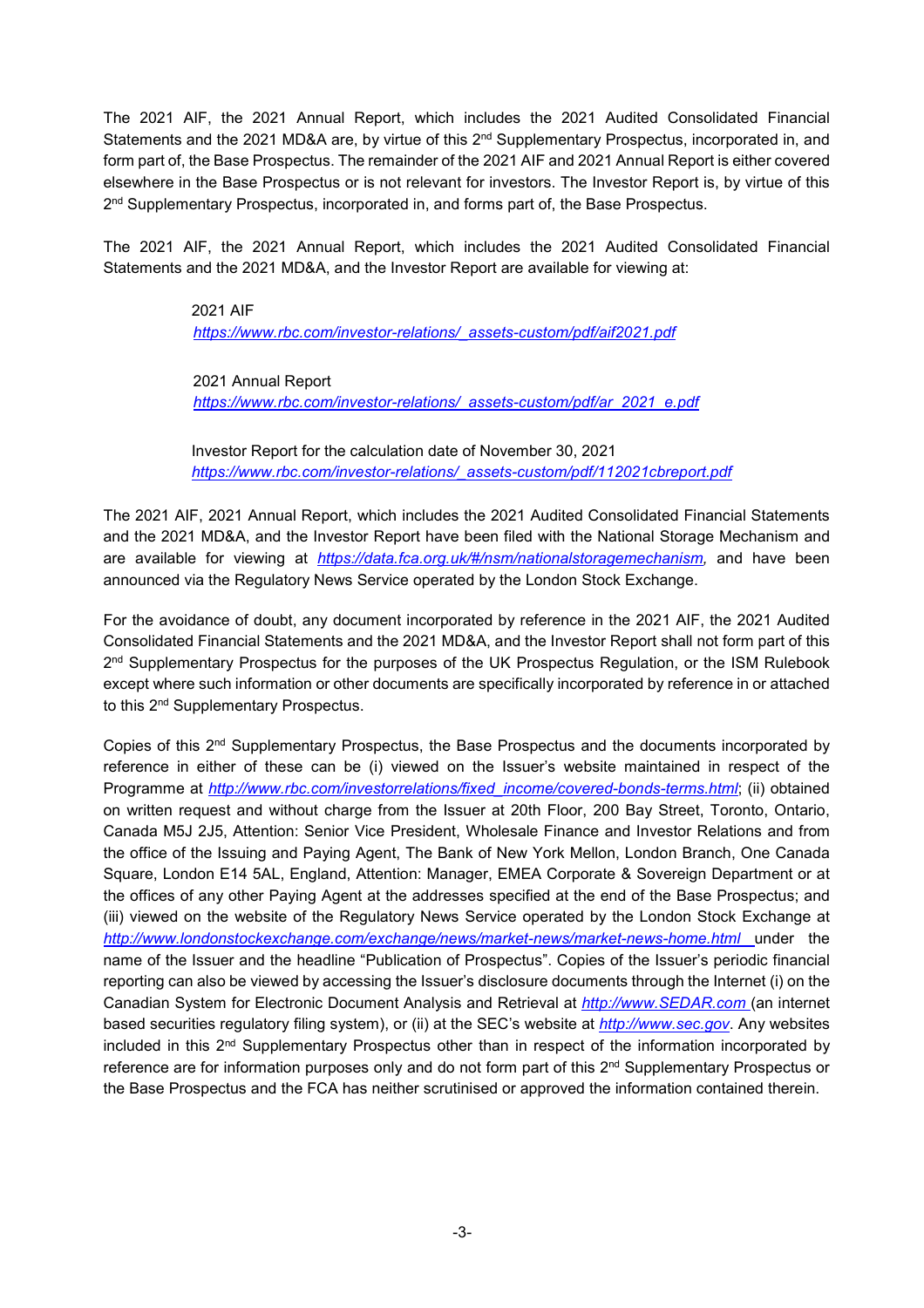# **STATEMENT OF NO SIGNIFICANT CHANGE**

There has been no significant change in the financial performance or financial position of the Issuer and its consolidated subsidiaries, including the Guarantor LP, taken as a whole since October 31, 2021, the last day of the financial period in respect of which the most recent audited consolidated financial statements of the Issuer have been prepared.

# **STATEMENT OF NO MATERIAL ADVERSE CHANGE**

There has been no material adverse change in the prospects of the Issuer and its consolidated subsidiaries, including the Guarantor LP, taken as a whole since October 31, 2021, the last day of the financial period in respect of which the most recent audited consolidated financial statements of the Issuer have been prepared.

### **RISK FACTORS**

The current risk factors under the section entitled "**Risks relating to the Issuer**" in the Registration Document which is incorporated by reference in the Base Prospectus via the Registration Document are deleted and replaced by the risks relating to the Issuer set out below. For the avoidance of doubt, all revisions to the risk factors noted herein are only for the purposes of the Base Prospectus and do not constitute a supplement to the Registration Document itself.

#### "**1. Top and emerging risks**

An important component of the Issuer's risk management approach is to ensure that top and emerging risks, as they evolve, are identified, managed, and incorporated into the Issuer's existing risk management assessment, measurement, monitoring and escalation processes and addressed in the Issuer's risk frameworks and policies. These practices are intended to ensure a forward-looking risk assessment is maintained by management in the course of business development and as part of the execution of ongoing risk oversight responsibilities. Top and emerging risks are discussed by the Issuer's senior management and the Board on a regular basis. The Issuer has developed supplementary internal guidance to support enterprise-wide identification and assessment of all material risks, including those that are not readily apparent.

Top and emerging risks encompass those that could materially impact the Issuer's financial results, financial and operational resilience, reputation, business model, or strategy, as well as those that could potentially impact the Issuer as the risks evolve.

In addition to the Impact of pandemic risk factor set out under "**6. Macroeconomic risks**" below which impacts multiple risk factors, the table below sets out the risk factors that the Issuer currently considers its top and emerging risks, but it should be highlighted that the risks set out in these tables are not exhaustive and investors should consider all the risk factors disclosed in this Risk Factors section.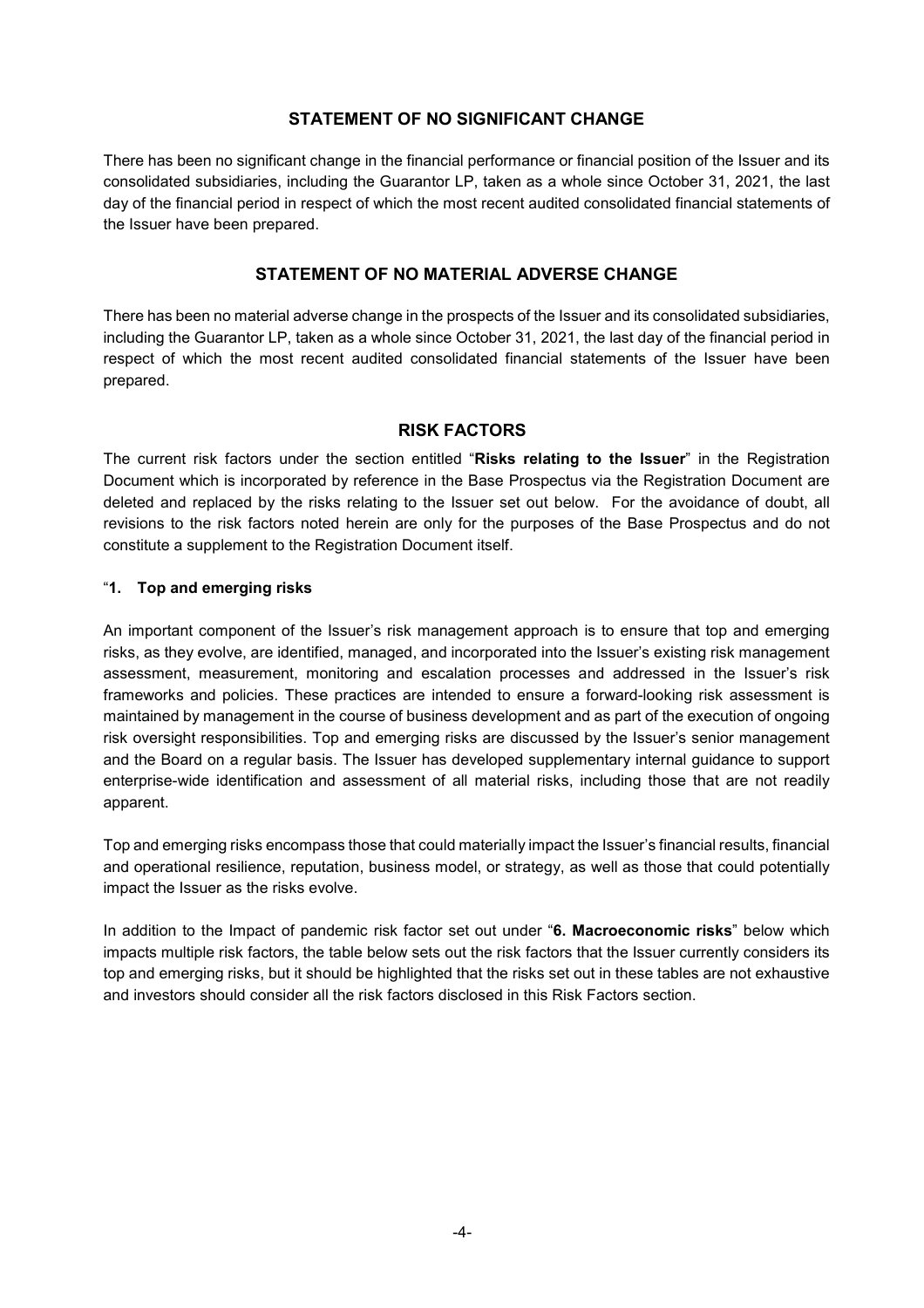| Top & emerging risks                                 | <b>Description</b>                                                                                                                                                                                                                                                                                                                                                                                                                                                                                                                                                                                                                                                                                                                                                                                                                                                                                                                                                                                                                                                                                                                                                                                                                                                                                                                                                                                                                                             |
|------------------------------------------------------|----------------------------------------------------------------------------------------------------------------------------------------------------------------------------------------------------------------------------------------------------------------------------------------------------------------------------------------------------------------------------------------------------------------------------------------------------------------------------------------------------------------------------------------------------------------------------------------------------------------------------------------------------------------------------------------------------------------------------------------------------------------------------------------------------------------------------------------------------------------------------------------------------------------------------------------------------------------------------------------------------------------------------------------------------------------------------------------------------------------------------------------------------------------------------------------------------------------------------------------------------------------------------------------------------------------------------------------------------------------------------------------------------------------------------------------------------------------|
| 1.1<br><b>Business</b><br>and<br>economic conditions | The Issuer's financial results may be affected to varying degrees by the<br>general business and economic conditions in the geographic regions in<br>which the Issuer operates. These conditions may include factors such as<br>consumer saving, spending habits and sentiment, as well as consumer<br>borrowing and repayment patterns, unemployment rates, the differing paths<br>to economic recovery among nations across the globe, particularly in light of<br>the prolonged COVID-19 pandemic and range of containment measures, the<br>level of business investment and overall business sentiment, the long-term<br>impact from the pandemic on vulnerable sectors, the level of activity and<br>volatility of the financial markets, supply chain challenges and labour<br>shortages affecting certain sectors, inflation or possible stagflation, the level<br>of government spending, monetary policies that are adopted by the Bank of<br>Canada (BoC), the Federal Reserve in the U.S., the European Central Bank<br>in the European Union and monetary authorities in other jurisdictions in<br>which the Issuer operates, and the fiscal policies of the governments of<br>Canada, the U.S., Europe and such other jurisdictions. Such policies can<br>also adversely affect the Issuer's clients and counterparties in Canada, the<br>U.S. and internationally, which may increase the risk of default by such<br>clients and counterparties. |
|                                                      | Moreover, interest rate changes and actions taken by central banks to<br>manage inflation or the broader economy would have implications for the<br>Issuer. The Issuer's financial results are sensitive to changes in interest<br>rates, as described in the Systemic risk section below.                                                                                                                                                                                                                                                                                                                                                                                                                                                                                                                                                                                                                                                                                                                                                                                                                                                                                                                                                                                                                                                                                                                                                                     |
|                                                      | For example, a slowdown in economic growth or an economic downturn<br>could adversely impact employment rates and household incomes,<br>consumer spending, corporate earnings and business investment and could<br>adversely affect the Issuer's business, including but not limited to the<br>demand for its loan and other products, and result in lower earnings,<br>including higher credit losses. Additional risks are emerging around<br>governments' withdrawal of COVID-19 pandemic support measures, and<br>how they will seek to recoup the unprecedented levels of support. This may<br>include, for example, changes to tax policy to address fiscal capacity<br>concerns and to balance budgets in the future.                                                                                                                                                                                                                                                                                                                                                                                                                                                                                                                                                                                                                                                                                                                                   |
|                                                      | There are also emerging risks related to changing demographics as well as<br>the potential implications that a prolonged low interest rate environment will<br>have, for example, on increasing wealth inequality and delayed retirement<br>ages, among others.                                                                                                                                                                                                                                                                                                                                                                                                                                                                                                                                                                                                                                                                                                                                                                                                                                                                                                                                                                                                                                                                                                                                                                                                |
|                                                      | For details on how the Issuer is managing its risks associated with the<br>COVID-19 pandemic, refer to the Impact of pandemic risk factor below in "6.<br>Macroeconomic risks".                                                                                                                                                                                                                                                                                                                                                                                                                                                                                                                                                                                                                                                                                                                                                                                                                                                                                                                                                                                                                                                                                                                                                                                                                                                                                |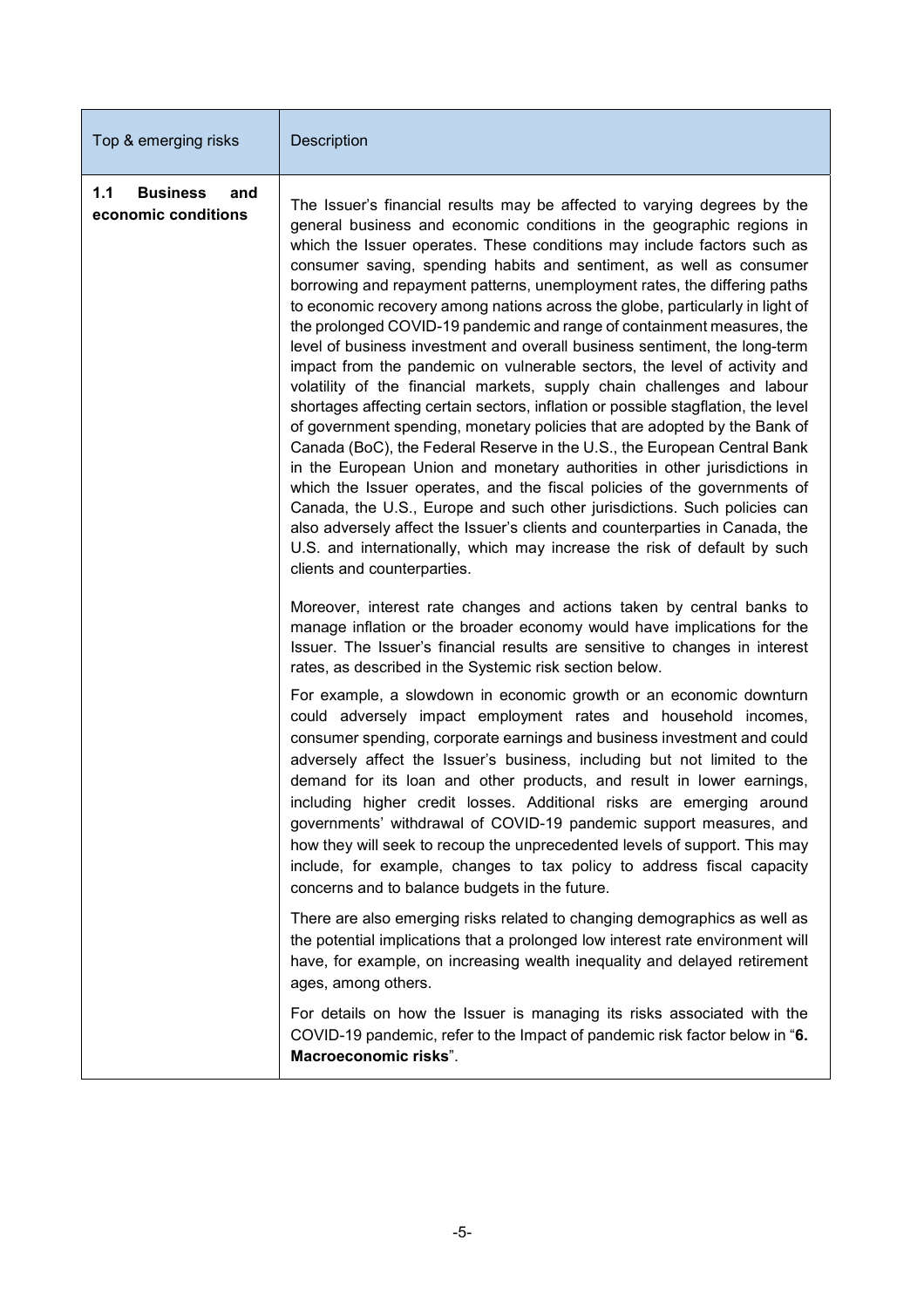| Information<br>$1.2$<br>technology and cyber<br>risks                              | Information technology (IT) and cyber risks remain top risks, not only for the<br>financial services sector, but for other industries worldwide. Cyber risks are<br>the risks to the business associated with cyber attacks initiated to disrupt or<br>disable the Issuer's operations or to expose or damage data.                                                                                                                                                                                                                                                                                                                                                                                                                                                    |
|------------------------------------------------------------------------------------|------------------------------------------------------------------------------------------------------------------------------------------------------------------------------------------------------------------------------------------------------------------------------------------------------------------------------------------------------------------------------------------------------------------------------------------------------------------------------------------------------------------------------------------------------------------------------------------------------------------------------------------------------------------------------------------------------------------------------------------------------------------------|
|                                                                                    | The Issuer continues to be subject to heightened risks in the form of cyber-<br>attacks, data breaches, cyber extortion and similar compromises, due to: (i)<br>the size, scale, and global nature of the Issuer's operations; (ii) the Issuer's<br>heavy reliance on the internet to conduct day-to-day business activities; (iii)<br>the Issuer's intricate technological infrastructure; and (iv) the Issuer's use of<br>third-party service providers. Additionally, clients' use of personal devices<br>can create further avenues for potential cyber-related incidents, as the Issuer<br>has little or no control over the safety of these devices. Ransomware threats<br>are growing in sophistication and being used to launch major supply chain<br>attacks. |
|                                                                                    | IT and cyber risks have increased during the COVID-19 pandemic, as<br>increased malicious activities are creating more threats for cyberattacks<br>including COVID-19 phishing emails, malware-embedded mobile apps that<br>purport to track infection rates, and targeting of vulnerabilities in remote<br>access platforms as companies continue to operate with work from home<br>arrangements.                                                                                                                                                                                                                                                                                                                                                                     |
|                                                                                    | Resulting implications could include business interruptions, service<br>disruptions, financial loss, theft of intellectual property and confidential<br>information, litigation, enhanced regulatory attention and penalties, as well<br>reputational damage. Furthermore, the adoption of emerging<br>as<br>technologies, such as cloud computing, AI and robotics, call for continued<br>focus and investment to manage risks effectively. Not managing this risk<br>effectively may have an adverse effect on the Issuer's financial performance<br>and condition.                                                                                                                                                                                                  |
| 1.3.<br>Environmental<br>social<br>risk<br>and<br>climate<br>(including<br>change) | Environmental and Social (E&S) risk is the potential for an E&S issue<br>associated with the Issuer, a client, transaction, product, supplier or activity,<br>to have a negative impact on the Issuer's financial position, operations, legal<br>and regulatory compliance, or reputation. E&S issues include, but are not<br>limited to, site contamination, waste management, land and resource use,<br>biodiversity, water quality and availability, climate change, environmental<br>regulation, human rights (including, but not limited to, Indigenous Peoples'<br>rights), and community engagement.                                                                                                                                                            |
|                                                                                    | The Issuer, like other organizations, is increasingly under scrutiny to address<br>social and racial inequality and human rights issues, and failure to do so may<br>result in strategic, reputational and regulatory risks.                                                                                                                                                                                                                                                                                                                                                                                                                                                                                                                                           |
|                                                                                    | Risks associated with climate change are evolving as it relates to the global<br>transition to a net-zero economy and physical climate risks (e.g., extreme<br>weather events), which could result in a broad range of impacts including<br>potential strategic, reputational, regulatory, compliance, operational and<br>credit related risks for the Issuer and its clients.                                                                                                                                                                                                                                                                                                                                                                                         |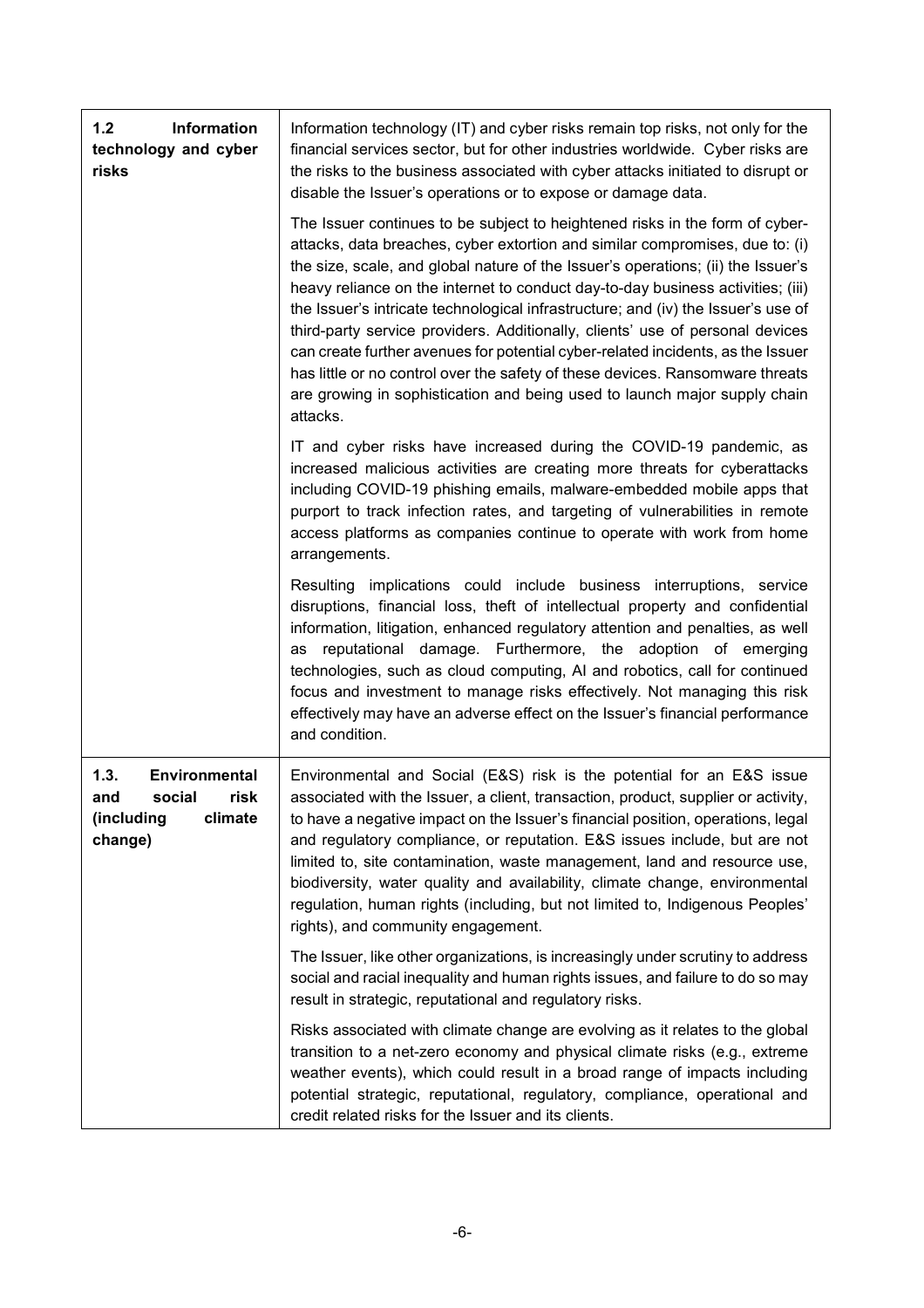|                                                          | If not managed effectively, these riks could lead to negative reputational and<br>and financial impacts.                                                                                                                                                                                                                                                                                                                                                                                                                                                                                                                                                                                                                                                                                                                                                                                                                                                                                                                                                                                                                                                                                                                                              |
|----------------------------------------------------------|-------------------------------------------------------------------------------------------------------------------------------------------------------------------------------------------------------------------------------------------------------------------------------------------------------------------------------------------------------------------------------------------------------------------------------------------------------------------------------------------------------------------------------------------------------------------------------------------------------------------------------------------------------------------------------------------------------------------------------------------------------------------------------------------------------------------------------------------------------------------------------------------------------------------------------------------------------------------------------------------------------------------------------------------------------------------------------------------------------------------------------------------------------------------------------------------------------------------------------------------------------|
| 1.4 Digital disruption<br>and innovation                 | The COVID-19 pandemic has changed the way consumers interact with<br>financial services providers. Demand for digital banking services has<br>increased, and while this represents an opportunity for the Issuer to leverage<br>its technological advantage, the need to meet the rapidly evolving needs of<br>clients and compete with non-traditional competitors has increased the<br>Issuer's strategic and reputational risks. Additional risks also continue to<br>emerge as demographic trends, evolving client expectations, the increased<br>power to analyze data and the emergence of disruptors are creating<br>competitive pressures across a number of sectors. Moreover, established<br>technology companies, newer competitors, and regulatory changes continue<br>to foster new business models that could challenge traditional banks and<br>financial products. Finally, while the adoption of new technologies, such as<br>AI and machine learning, presents opportunities for the Issuer, it could result<br>in new and complex strategic, reputational, operational, regulatory and<br>compliance risks that would need to be managed effectively and, if not, may<br>adversely impact its financial performance and condition. |
| 1.5 Canadian housing<br>household<br>and<br>indebtedness | Canadian housing and household indebtedness risks remain elevated, but<br>have moderated as restrictions related to the COVID-19 pandemic have<br>eased and employment has rebounded. However, the unemployment rate<br>remains above pre-pandemic levels. Concerns related to housing<br>affordability in certain markets and levels of mortgage-related Canadian<br>household debt - which were already elevated before and during the<br>COVID-19 pandemic - could escalate if additional waves of the COVID-19<br>pandemic emerge, if the period of economic recovery is prolonged, or if the<br>lending environment changes, potentially resulting in, among other things,<br>higher credit losses.                                                                                                                                                                                                                                                                                                                                                                                                                                                                                                                                              |
|                                                          | While real estate rental activity has rebounded in certain markets, changing<br>consumer preferences and work arrangements, and the impact from<br>possible future waves of the COVID-19 pandemic, may continue to have an<br>impact on future real estate investment and demand. As at October 31,<br>2021, the Issuer's retail credit risk exposure, which includes residential<br>mortgages, home equity lines of credit, credit cards, unsecured lines of credit<br>and overdraft protection products, was C\$685,344 million reflecting<br>exposure at default.<br>If this risk is not properly managed, it may have a negative impact on the<br>Issuer's financial performance, condition and prospects.                                                                                                                                                                                                                                                                                                                                                                                                                                                                                                                                        |
| 1.6 Geopolitical<br>uncertainty                          | Persistent trade tensions, supply chain disruptions, policy changes, COVID-<br>19 vaccine nationalism and vaccine diplomacy continue to impact global<br>economic growth prospects and market sentiment. The Canadian economy<br>is vulnerable to continued trade tensions given the country's trading<br>relationships with the U.S. and China. Tensions remain elevated between<br>China and the U.S. and its allies over a number of issues, including trade,<br>technology, human rights, Hong Kong, Macau, and Taiwan. Tensions<br>between China and its neighbours over territorial claims add further global                                                                                                                                                                                                                                                                                                                                                                                                                                                                                                                                                                                                                                   |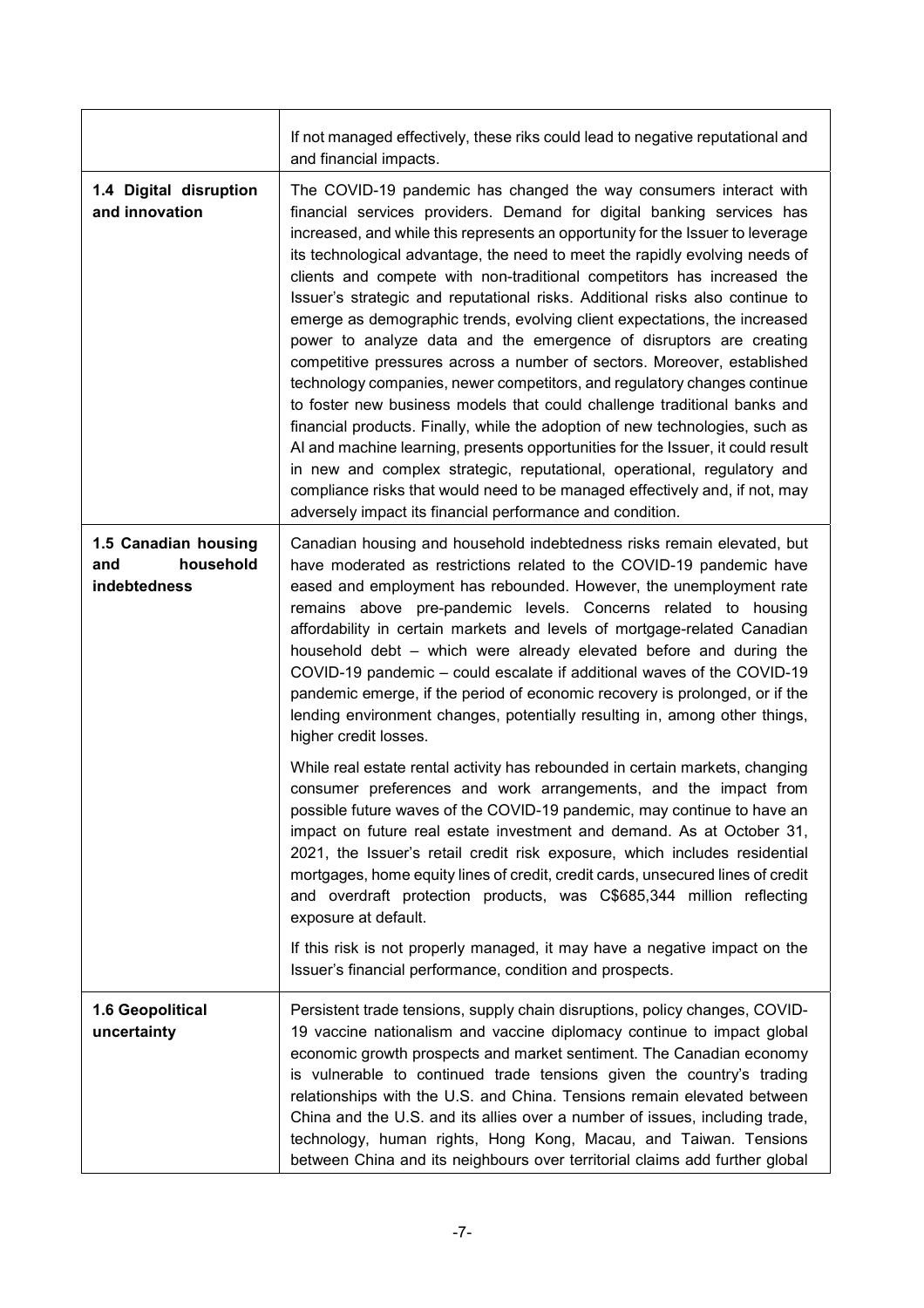|                                                          | and economic uncertainty. In addition, tensions with Russia remain high over<br>allegations of cyber-attacks, election interference, adventurism, and the<br>mistreatment of anti-corruption and pro-democracy activists. Other<br>geopolitical tensions could also add to economic and market uncertainties.<br>More broadly, the post-pandemic future of global trade remains uncertain,<br>as countries look to decrease reliance on the global supply chain. Increased<br>protectionism and economic nationalism could reshape global alliances as<br>a steady COVID-19 vaccine supply and the supply of other critical goods of<br>economic and national importance (e.g., semiconductors) remain one of the<br>top priorities of governments.<br>Failure to effectively manage this risk may adversely impact the Issuer's<br>financial performance, position and prospects. |
|----------------------------------------------------------|------------------------------------------------------------------------------------------------------------------------------------------------------------------------------------------------------------------------------------------------------------------------------------------------------------------------------------------------------------------------------------------------------------------------------------------------------------------------------------------------------------------------------------------------------------------------------------------------------------------------------------------------------------------------------------------------------------------------------------------------------------------------------------------------------------------------------------------------------------------------------------|
| 1.7 Privacy, data and<br>third-party<br>related<br>risks | The protection and responsible use of personal information are critical to<br>maintaining the Issuer's clients' trust. Privacy risk is the risk of improper<br>creation or collection, use, disclosure, retention or destruction of information.<br>In addition, the management and governance of the Issuer's data also<br>remains a top risk given the high value attributed to its data for the insights<br>it can generate for clients and communities. Data management risk is the<br>risk of failing to manage information appropriately throughout its lifecycle due<br>to inadequate processes and controls, resulting in legal or regulatory<br>consequences, reputational damage or financial loss.                                                                                                                                                                      |
|                                                          | Resulting implications from failing to manage data and privacy risks could<br>include financial loss, theft of intellectual property and/or confidential<br>information, litigation, enhanced regulatory attention and penalties, as well<br>as reputational damage. Effective privacy and information management<br>practices continue to grow in importance, as demonstrated by the continued<br>development of complex regulations in the jurisdictions in which the Issuer<br>operates.                                                                                                                                                                                                                                                                                                                                                                                        |
|                                                          | The Issuer's potential exposure to these risks increases as it continues to<br>partner with third-party service providers and adopt new business models<br>and technologies (e.g., cloud computing, AI and machine learning).<br>Attackers gravitate towards vulnerabilities in an ecosystem, and the weakest<br>link in the supply chain can be a supplier or third-party service provider, who<br>may not have sufficiently robust controls. Third-party risk is the risk of failure<br>to effectively manage third parties which may expose the Issuer to service<br>disruptions, regulatory action, financial loss, litigation or reputational<br>damage.                                                                                                                                                                                                                      |
|                                                          | Privacy, data and third-party related risks have been heightened as the use<br>of work from home arrangements remains common practice. Third-party<br>providers critical to the Issuer's operations are monitored for any impact on<br>their ability to deliver services, including vendors of its third-party providers.<br>The collection, use and sharing of data, as well as the management and<br>governance of data, are increasingly important as the Issuer continues to<br>invest in digital solutions and innovation, as well as, expanding its business<br>activities. Failure to properly onboard and manage service providers may<br>expose the Issuer to service disruption, financial loss and other risk that may<br>negatively impact its financial performance and condition.                                                                                    |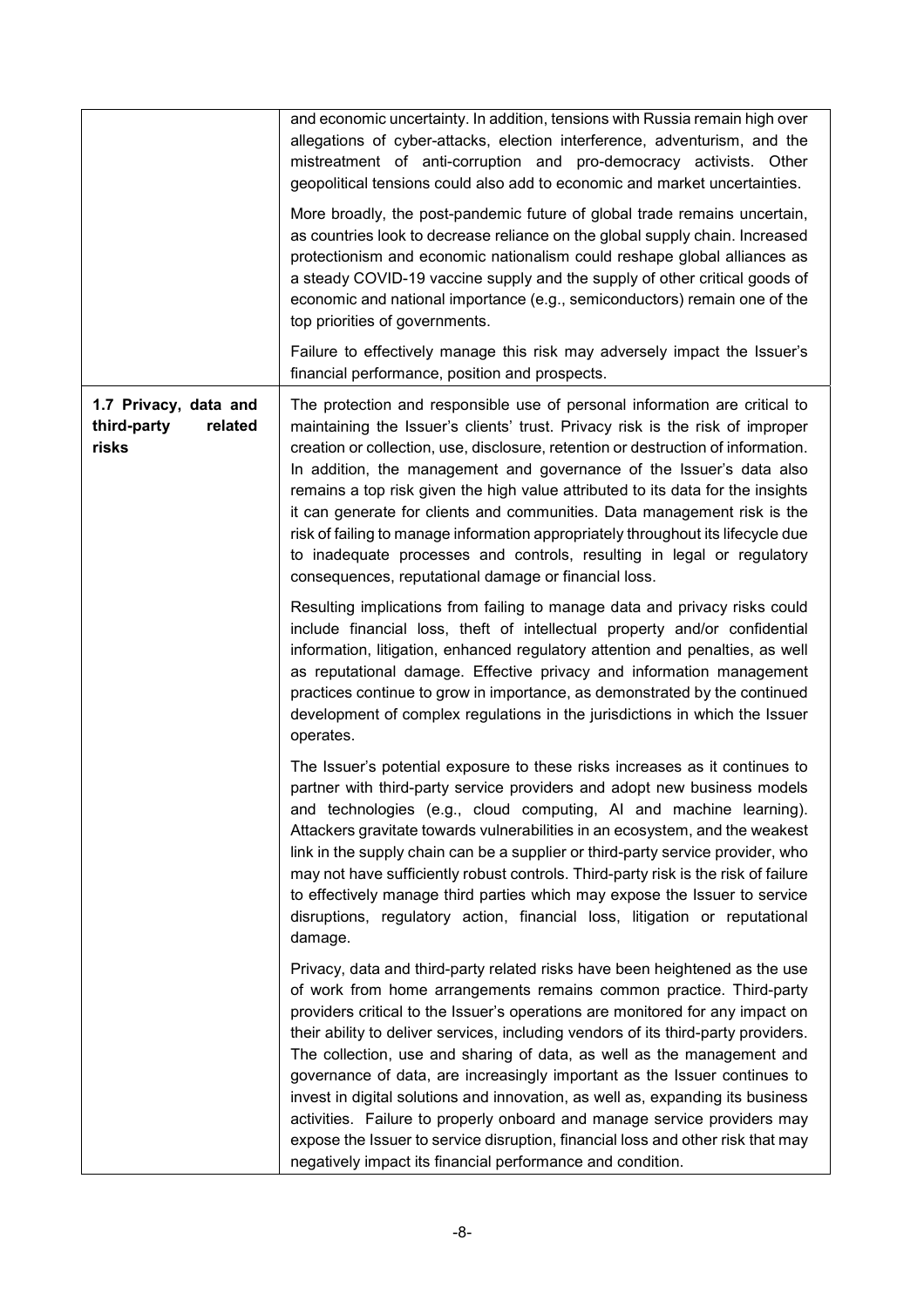| 1.8<br><b>Regulatory</b><br>changes           | The ongoing introduction of new or revised regulations will continue to lead<br>to increasing focus across the organization on meeting additional regulatory<br>requirements across the multiple jurisdictions in which the Issuer operates.<br>See "Business segment results" on pages 24 to 47 of the 2021 MD&A<br>incorporated by reference in the Base Prospectus for information on the<br>Issuer's business segments and the jurisdictions in which they operate.<br>Financial and other reforms that have or are coming into effect, across<br>multiple jurisdictions, such as Canadian anti-money laundering regulations,<br>the interest rate benchmark reform, as well as privacy, climate and consumer<br>protection, continue to impact the Issuer's operations and strategies and<br>may negatively impact its financial performance, condition and prospects. |
|-----------------------------------------------|-----------------------------------------------------------------------------------------------------------------------------------------------------------------------------------------------------------------------------------------------------------------------------------------------------------------------------------------------------------------------------------------------------------------------------------------------------------------------------------------------------------------------------------------------------------------------------------------------------------------------------------------------------------------------------------------------------------------------------------------------------------------------------------------------------------------------------------------------------------------------------|
| 1.9<br><b>Culture</b><br>and<br>conduct risks | The Issuer's purpose, values and risk principles are key dimensions of its<br>culture. The Issuer demonstrates its culture through its conduct - the<br>behaviours, judgments, decisions, and actions of the organization and its<br>employees. Culture and conduct risks are considered top risks for the<br>financial services industry due to the impact the Issuer's choices,<br>behaviours, and overall risk governance can have on outcomes for its<br>stakeholders. The Issuer embeds client considerations into its decision-<br>making processes and aims to ensure focus on the fair treatment of clients,<br>and continues to implement regulatory changes that align with this objective.<br>The Issuer is responsive to evolving employee needs while expecting<br>employees to always act with integrity.                                                     |
|                                               | Canadian, U.S. and global regulators have been increasingly focused on<br>conduct matters and risks, and heightened expectations generally from<br>regulators could lead to investigations, remediation requirements, and<br>higher compliance costs. While the Issuer takes numerous steps to continue<br>to strengthen its conduct practices, and prevent and detect outcomes which<br>could potentially harm clients, customers, employees or the integrity of the<br>markets, such outcomes may not always be prevented or detected and if<br>not, may negatively impact its financial position and performance as well as<br>its prospects.                                                                                                                                                                                                                            |

#### **2. Transactional/Positional risks**

#### *2.1 Credit risk*

Credit risk is the risk of loss associated with an obligor's potential inability or unwillingness to fulfill its contractual obligations on a timely basis and may arise directly from the risk of default of a primary obligor of the Issuer (e.g., issuer, debtor, counterparty, borrower or policyholder), indirectly from a secondary obligor of the Issuer (e.g., guarantor or reinsurer), through off-balance sheet exposures, contingent credit risk, associated credit risk and/or transactional risk. Credit risk includes counterparty credit risk arising from both trading and non-trading activities.

Credit risk is inherent in a wide range of the Issuer's businesses. This includes lending to businesses, sovereigns, public sector entities, banks and other financial institutions, as well as certain high net worth individuals, which comprise the Issuer's wholesale portfolio and residential mortgages, personal loans, credit cards, and small business loans, which comprise the Issuer's retail portfolio.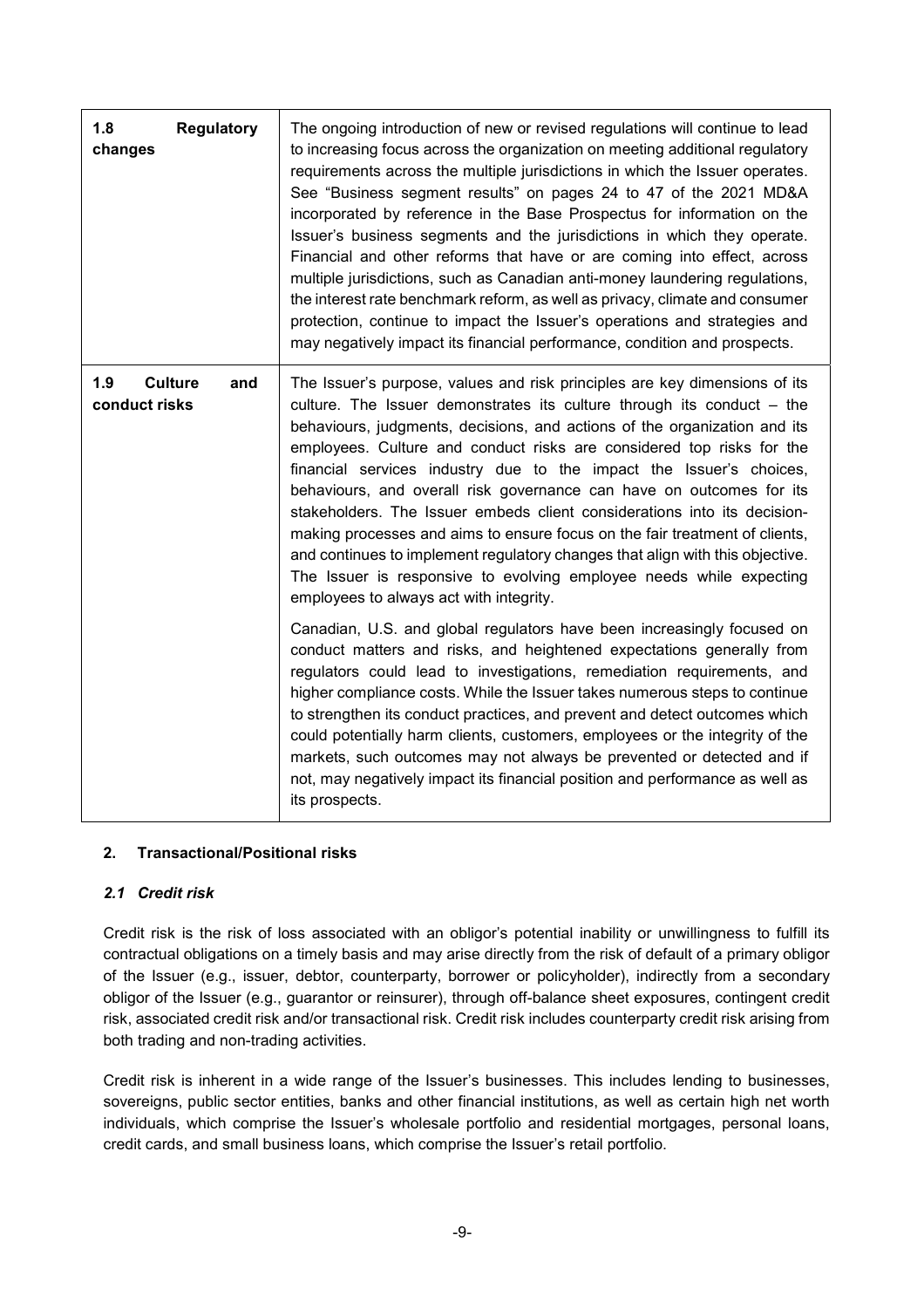The Issuer's gross credit exposure includes lending-related and other credit risk and trading-related credit risk. Lending-related and other credit risk includes: loans and acceptances outstanding, undrawn commitments, and other exposures, including contingent liabilities such as letters of credit and guarantees, debt securities carried at fair value through other comprehensive income ("**FVOCI**") or amortized cost and deposits with financial institutions. Trading-related credit risk includes: Repo-style transactions, which include repurchase and reverse repurchase agreements and securities lending and borrowing transactions, and derivative amounts. The Issuer's gross credit risk exposure as at October 31, 2021 was C\$1,733,146 million. See the table "Credit Risk exposure by portfolio, sector and geography" on page 66 of the 2021 MD&A incorporated by reference in the Base Prospectus for further information.

Credit risk also includes (i) counterparty credit risk; and (ii) wrong-way risk. Counterparty credit risk is the risk that a party with whom the Issuer has entered into a financial or non-financial contract will fail to fulfill its contractual agreement and default on its obligation. It incorporates not only the contract's current value, but also considers how that value can move as market conditions change. Counterparty credit risk usually arises from trading-related derivative and repo-style transactions. Derivative transactions include forwards, futures, swaps and options, and can have underlying references that are either financial (e.g., interest rate, foreign exchange, credit or equity) or non-financial (e.g., precious metal and commodities). For more information on derivatives instruments and credit risk mitigation, see Note 8 of the 2021 Audited Consolidated Financial Statements incorporated by reference into the Base Prospectus.

Wrong-way risk is the risk that exposure to a counterparty is adversely correlated with the credit quality of that counterparty. There are two types of wrong-way risk: (i) specific wrong-way risk, which exists when the Issuer's exposure to a particular counterparty is positively correlated with the probability of default of the counterparty due to the nature of the Issuer's transactions with them (e.g., loans collateralized by shares or debt issued by the counterparty or a related party); and (ii) general wrong-way risk, which exists when there is a positive correlation between the probability of default of counterparties and general macroeconomic or market factors. This typically occurs with derivatives (e.g., the size of the exposure increases) or with collateralized transactions (e.g., the value of the collateral declines).

Geographically, as at October 31, 2021, Canada represented approximately 63% of the Issuer's credit risk exposure while the U.S. represented 21%, Europe 11% and the Other international regions 5%. Accordingly, deterioration in general business and economic conditions in Canada and the U.S. could adversely affect the credit quality of the Issuer's borrowers and counterparties and could thus affect the value of the Issuer's assets and result in an increase in credit losses.

The Issuer has put in place specific frameworks to manage credit risk. See pages 60 to 72 of the 2021 MD&A incorporated by reference in the Base Prospectus for more information. Notwithstanding such frameworks, the Issuer recorded provisions for credit losses ("**PCL**") to recognise estimated credit losses on all financial assets, except for financial assets classified or designated as fair value through profit or loss ("**FVTPL**") and equity securities designated as FVOCI, which are not subject to impairment assessment. For the year ended October 31, 2021, the Issuer's total PCL was C\$(753) million. See the Credit quality performance section on pages 70 to 72 of the 2021 MD&A incorporated by reference in the Base Prospectus.

Failure to effectively manage credit risk may have an adverse impact on the Issuer's financial condition and performance.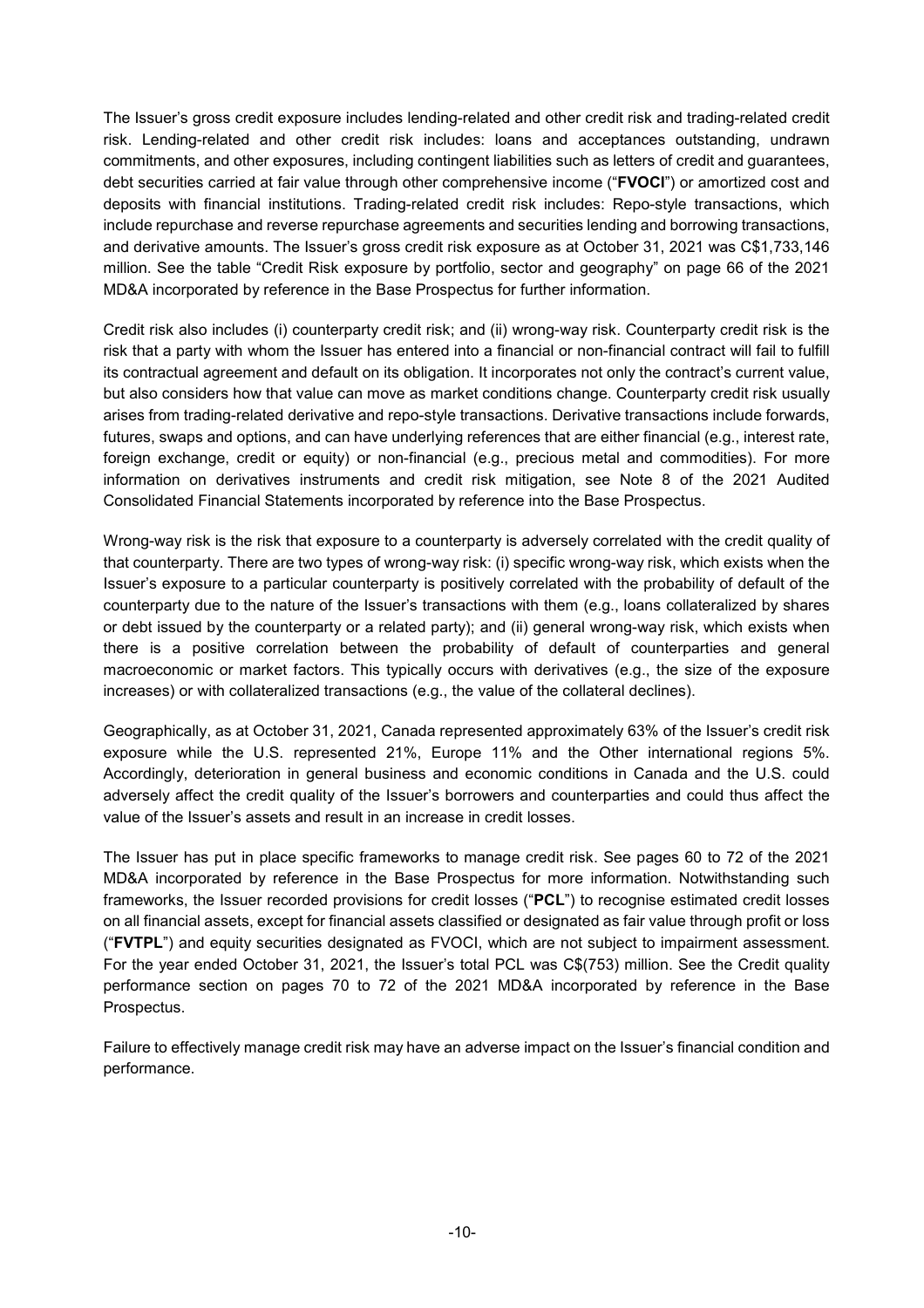### *2.2 Market risk*

Market risk is defined to be the impact of market prices upon the financial condition of the Issuer. This includes potential gains or losses due to changes in market determined variables such as interest rates, credit spreads, equity prices, commodity prices, foreign exchange rates and implied volatilities.

The Issuer has adopted specific frameworks to manage market risk as described on pages 72 to 78 of the 2021 MD&A incorporated by reference in the Base Prospectus. Despite these frameworks, the Issuer remains exposed to the risk of loss as a result of market risk which may negatively impact its financial performance and condition.

The measures of financial condition impacted by market risk are as follows:

- 1. Positions whose revaluation gains and losses are reported in revenue, which includes:
	- a) Changes in the fair value of instruments classified or designated as FVTPL, and
	- b) Hedge ineffectiveness.
- 2. Common Equity Tier 1 ("**CET1**") capital, which includes:
	- a) All of the above, plus
	- b) Changes in the fair value of FVOCI securities where revaluation gains and losses are reported as Other comprehensive income ("**OCI**"),
	- c) Changes in the Canadian dollar value of investments in foreign subsidiaries, net of hedges, due to foreign exchange translation, and
	- d) Changes in the fair value of employee benefit plan deficits.
- 3. CET1 ratio, which includes:
	- a) All of the above, plus
	- b) Changes in Risk-weighted assets ("**RWA**") resulting from changes in traded market risk factors, and
	- c) Changes in the Canadian dollar value of RWA due to foreign exchange translation.
- 4. The economic value of the Bank, which includes:
	- a) Points 1 and 2 above, plus
	- b) Changes in the economic value of other non-trading positions, net interest income, and fee based income, as a result of changes in market risk factors.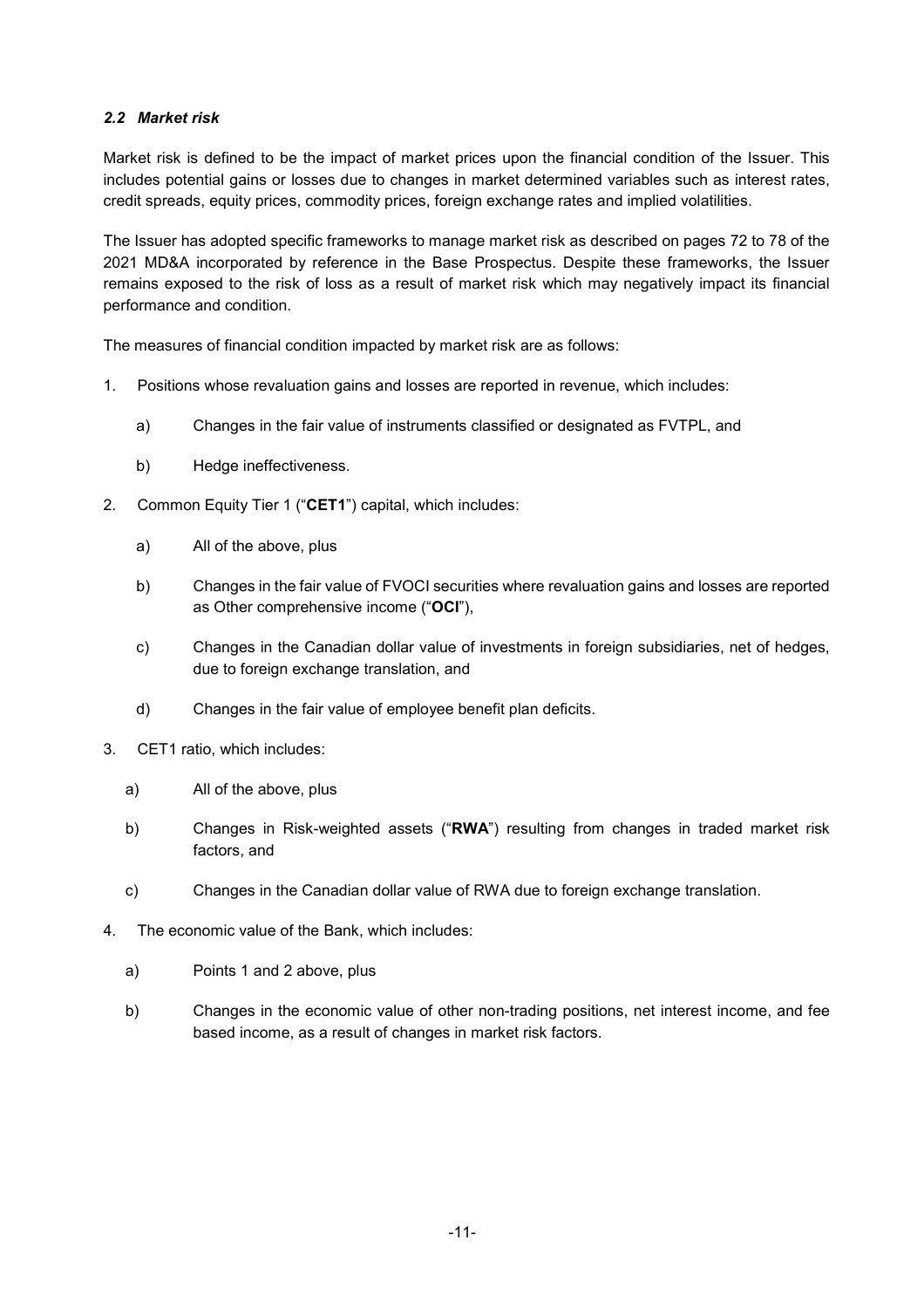#### **2.2.1 The key measures of market risk are as follows:**

# *(a) FVTPL positions*

FVTPL is an accounting concept which indicates that the assets and liabilities are measured at fair value on the balance sheet. The measurement is generally used for financial instruments that are part of the Issuer's trading activities (purchased with intent to sell or repurchase) and are classified as FVTPL, but can be elected for financial assets if it eliminates or significantly reduces a measurement or recognition inconsistency that would otherwise arise from measuring assets or liabilities, or recognising related gains and losses on a different basis (an accounting mismatch).

The fair value option can be elected for financial liabilities if: (i) the election eliminates an accounting mismatch; (ii) the financial liability is part of a portfolio that is managed on a fair value basis, in accordance with a documented risk management or investment strategy; or (iii) there is an embedded derivative in the financial or non-financial host contract and the derivative is not closely related to the host contract. These instruments cannot be reclassified out of the FVTPL category while they are held or issued (i.e. designated as FVTPL). Any loss or gain in the fair value of these instruments between quarterly balance sheet dates due to changes in market prices and rates are accounted for as losses or gains, and so directly impact the Issuer's financial performance and condition. Financial liabilities designated as FVTPL are recorded at fair value and fair value changes attributable to changes in the Issuer's own credit risk are recorded in OCI. See "Fair value of financial instruments" on page 110 and "Securities" on page 141 of the 2021 Annual Report incorporated by reference in the Base Prospectus for more information on how fair value is determined.

As an element of the Enterprise Risk Appetite Framework, the Board approves the Issuer's overall market risk constraints. Group Risk Management ("**GRM**") creates and manages the control structure for FVTPL positions which ensures that business is conducted on a basis consistent with Board requirements. The Market and Counterparty Credit Risk function within GRM is responsible for creating and managing the controls and governance procedures that ensure that risk taken is consistent with risk appetite constraints set by the Board. These controls include limits on probabilistic measures of potential loss such as Valueat-Risk (VaR), Stressed Value-at-Risk (SVaR) and Incremental Risk Charge (IRC) as defined below:

"**VaR**" is a statistical measure of potential loss for a financial portfolio computed at a given level of confidence and over a defined holding period. The Issuer measures VaR at the 99th percentile confidence level for price movements over a one-day holding period using historic simulation of the last two years of equally weighted historic market data. These calculations are updated daily with current risk positions, with the exception of certain less material positions that are not actively traded and are updated on at least a monthly basis.

"**SVaR**" is calculated in an identical manner as VaR with the exception that it is computed using a fixed historical one-year period of extreme volatility and its inverse rather than the most recent twoyear history. The stress period used is a one-year period covering the market volatility observed during Q2 2020. SVaR is calculated daily for all portfolios, with the exception of certain less material positions that are not actively traded and are updated on at least a monthly basis.

"**IRC**" captures the risk of losses under default or rating changes for issuers of certain traded fixed income instruments. IRC is measured over a one year horizon at a 99.9% confidence level, and captures different liquidity horizons for instruments and concentrations in issuers under a constant level of risk assumption. Changes in measured risk levels are primarily associated with changes in inventory from the applicable fixed income trading portfolios.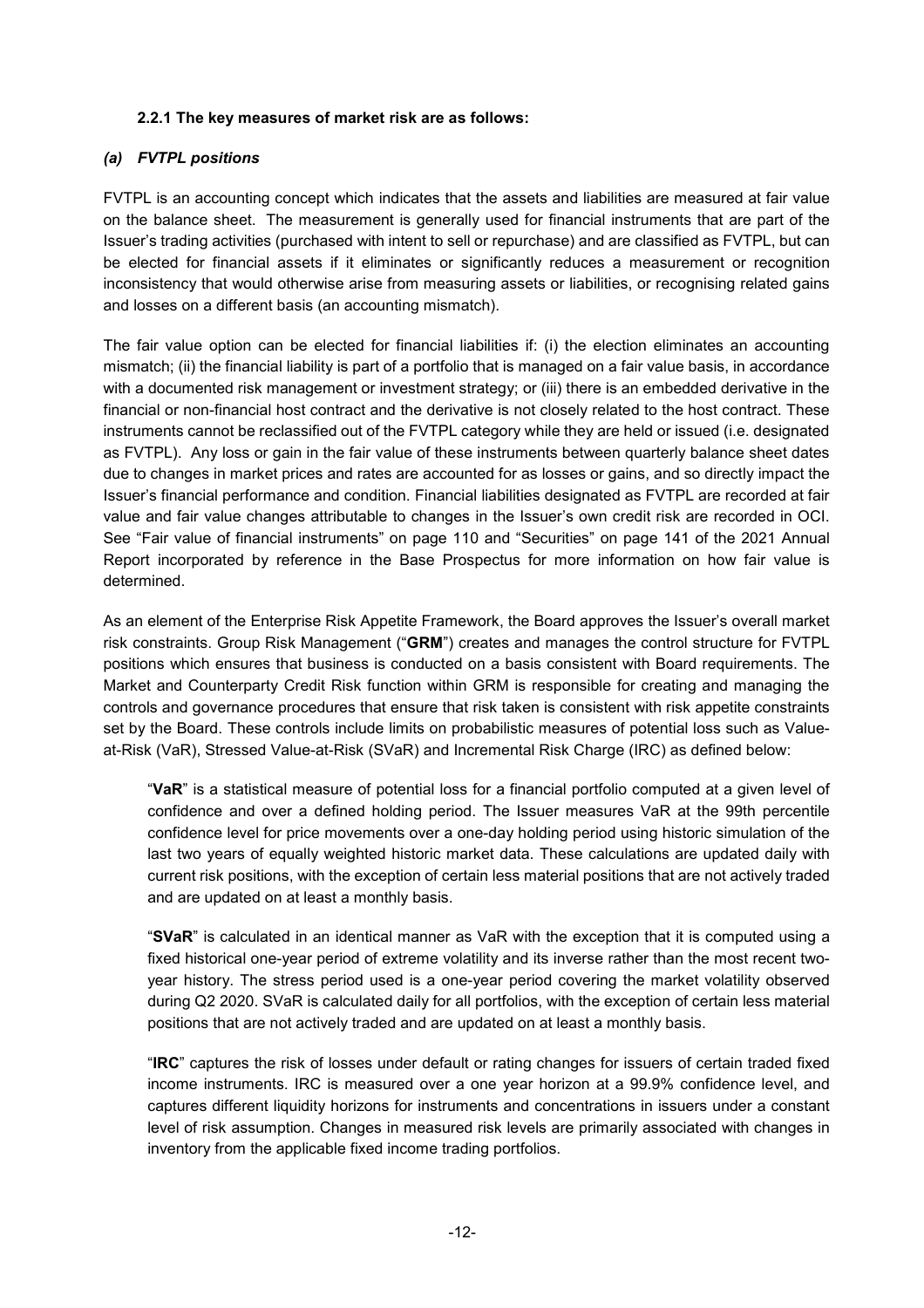See the table under "Market risk measures — FVTPL positions" on page 73 of the 2021 MD&A, incorporated by reference in the Base Prospectus, for the quantitative impact of market risk on FVTPL positions for the year ended October 31, 2021.

# *(b) Interest Rate Risk in the Banking Book (IRRBB) positions*

IRRBB activity arises primarily from traditional customer-originated banking products such as deposits and loans, and includes related hedges as well as the interest rate risk from securities held for liquidity management purposes. Factors contributing to IRRBB include mismatches between asset and liability repricing dates, relative changes in asset and liability rates in response to market rate scenarios, and other product features affecting the expected timing of cash flows, such as options to pre-pay loans or redeem term deposits prior to contractual maturity. IRRBB sensitivities are regularly measured and reported, and subject to limits and controls with independent oversight from Group Risk Management.

To monitor and control IRRBB, the Issuer assesses two primary metrics, Net Interest Income ("**NII**") risk and Economic Value of Equity ("**EVE**") risk, under a range of market shocks, scenarios, and time horizons. The table on page 75 of the 2021 MD&A shows the potential before-tax impact of an immediate and sustained 100 basis points increase or decrease in interest rates on projected 12-month NII and EVE assuming no subsequent hedging. Rate floors are applied within the declining rates scenarios which prevent EVE valuation and NII simulation rate levels from falling below a minimum average level of negative 25 bps across major currencies. Interest rate risk measures are based on current on and off-balance sheet positions which can change over time in response to business activity and management actions.

As at October 31, 2021, an immediate and sustained -100 bps shock would have had a negative impact to the Issuer's NII of C\$921 million. An immediate and sustained +100 bps shock at the end of October 31, 2021 would have had a negative impact to the Issuer's EVE of C\$2,009 million.

# *(c) Investment securities carried at FVOCI*

The Issuer held C\$78 billion of investment securities carried at FVOCI as at October 31, 2021. The Issuer holds debt securities carried at FVOCI primarily as investments, as well as to manage liquidity risk and hedge interest rate risk in the Issuer's non-trading banking balance sheet. As at October 31, 2021, the Issuer's portfolio of investment securities carried at FVOCI is interest rate sensitive and would impact OCI by a pre-tax change in value of C\$8 million as measured by the change in the value of the securities for a one basis point parallel increase in yields. The portfolio also exposes the Issuer to credit spread risk of a pre-tax change in value of C\$14 million, as measured by the change in value for a one basis point widening of credit spreads. The value of the investment securities carried at FVOCI included in the Issuer's IRRBB measure as at October 31, 2021 was C\$75 billion. The Issuer's investment securities carried at FVOCI also include equity exposures of C\$1 billion as at October 31, 2021.

# *(d) Non-trading foreign exchange rate risk*

Foreign exchange rate risk is the potential adverse impact on earnings and economic value due to changes in foreign currency rates. The Issuer's revenue, expenses and income denominated in currencies other than the Canadian dollar are subject to fluctuations as a result of changes in the value of the average Canadian dollar relative to the average value of those currencies. The Issuer's most significant exposure is to the U.S. dollar, due to the Issuer's operations in the U.S. and other activities conducted in U.S. dollars. Other significant exposures are to the British pound and the Euro, due to the Issuer's activities conducted internationally in these currencies. A strengthening or weakening of the Canadian dollar compared to the U.S. dollar, British pound and the Euro could reduce or increase, as applicable, the translated value of the Issuer's foreign currency denominated revenue, expenses and earnings and could have a significant effect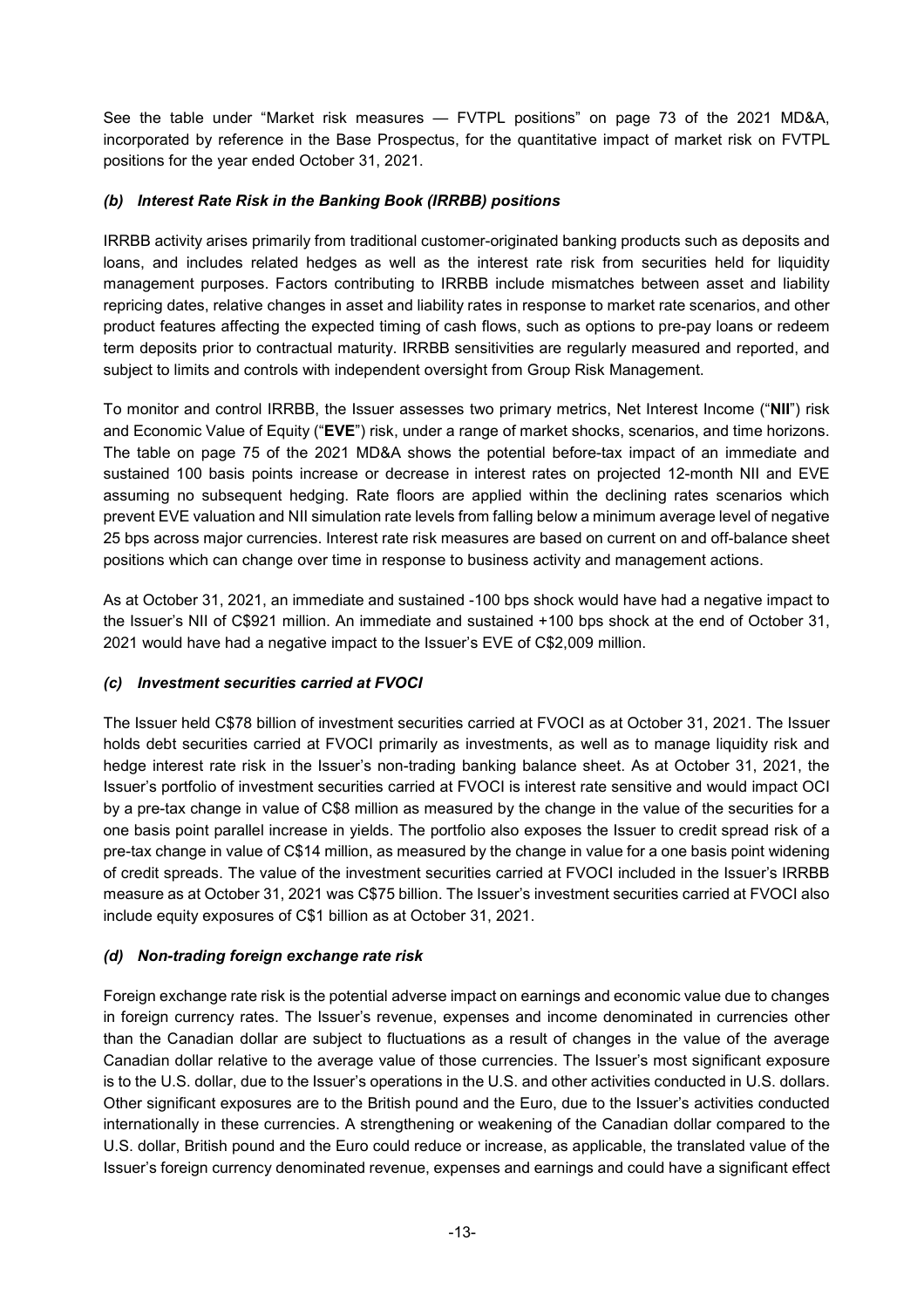on the results of the Issuer's operations. The Issuer is also exposed to foreign exchange rate risk arising from its investments in foreign operations.

For unhedged equity investments, when the Canadian dollar appreciates against other currencies, the unrealized translation losses on net foreign investments decreases the Issuer's shareholder equity through the other components of equity and decreases the translated value of the RWA of the foreign currencydenominated asset. The reverse is true when the Canadian dollar depreciates against other currencies. Consequently, the Issuer considers these impacts in selecting an appropriate level of its investments in foreign operations to be hedged.

# *2.3 Liquidity and funding risk*

Liquidity and funding risk ("**liquidity risk**") is the risk that the Issuer may be unable to generate sufficient cash or its equivalents in a timely and cost-effective manner to meet its commitments. Liquidity risk arises from mismatches in the timing and value of on-balance sheet and off-balance sheet cash flows.

Core funding, comprising capital, longer-term wholesale liabilities and a diversified pool of personal and, to a lesser extent, commercial and institutional deposits, is the foundation of the Issuer's structural liquidity position. The Issuer's ability to access unsecured funding markets and to engage in certain collateralized business activities on a cost-effective basis are primarily dependent upon maintaining competitive credit ratings. Credit ratings and outlooks provided by rating agencies reflect their views and methodologies. Ratings are subject to change, based on a number of factors including, but not limited to, the Issuer's financial strength, competitive position, liquidity and other factors not completely within the Issuer's control. A lowering of the Issuer's credit ratings may have potentially adverse consequences for the Issuer's funding capacity or access to the capital markets, may affect the Issuer's ability, and the cost, to enter into normal course derivative or hedging transactions and may require the Issuer to post additional collateral under certain contracts, any of which may have an adverse effect on its results of operations and financial condition.

The Liquidity Coverage Ratio ("**LCR**") is a Basel III metric that measures the sufficiency of high-quality liquid assets ("**HQLA**") available to meet liquidity needs over a 30-day period in an acute stress scenario. The Basel Committee on Banking Supervision ("**BCBS**") and Office of the Superintendent of Financial Institutions ("**OSFI**") regulatory minimum coverage level for LCR is 100%. The Issuer's average LCR for the quarter ended October 31, 2021 was 123%, which translates into a surplus of approximately C\$67 billion. Net Stable Funding Ratio ("**NSFR**") is a Basel III metric that measures the sufficiency of available stable funding relative to the amount of required stable funding. The BCBS and OSFI regulatory minimum coverage level for NSFR is 100%. The Issuer's NSFR as at October 31, 2021 was 116%, which translates into a surplus of approximately C\$114.0 billion. Despite the Issuer's liquidity risk management policy described on pages 78 through 90 of the 2021 MD&A incorporated by reference into the Base Prospectus, any significant deterioration in its liquidity position may lead to an increase in funding costs or constrain the volume of new lending. These factors may adversely impact the Issuer's financial performance and position.

# *2.4 Insurance risk*

Insurance risk refers to the potential financial loss to the Issuer that may arise where the amount, timing and/or frequency of benefit and/or premium payments under insurance or reinsurance contracts are different than expected. Insurance risk is distinct from those risks covered by other parts of the Issuer's risk management framework (e.g., credit, market and operational risk) where those risks are ancillary to, or accompany, the risk transfer. The Issuer's five insurance sub-risks are: morbidity, mortality, longevity, policyholder behavior (lapse), and travel risk. Insurance risk may negatively impact the Issuer's financial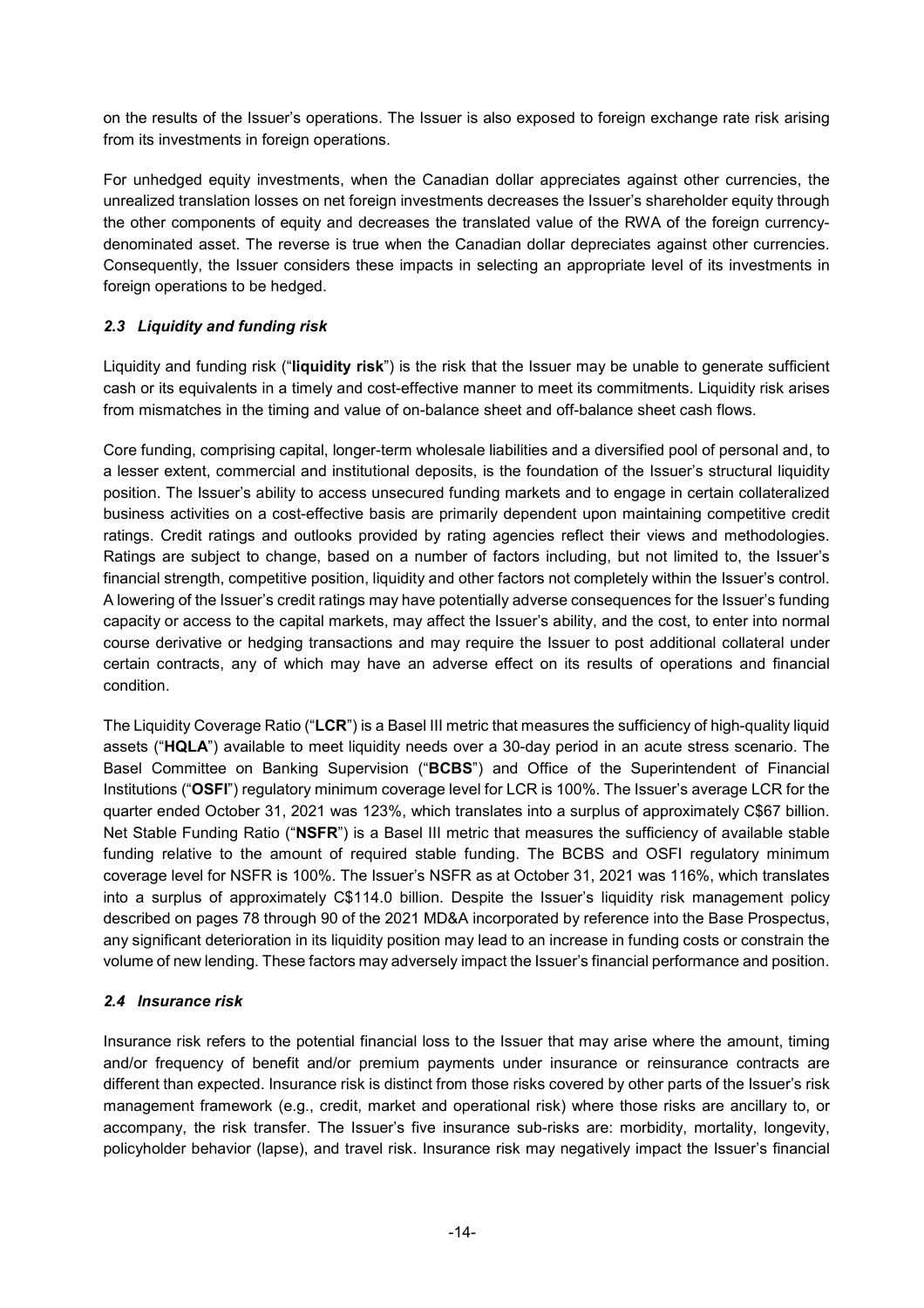performance and condition. See a description of the Issuer's insurance business on pages 38 to 41 of the 2021 MD&A incorporated by reference into the Base Prospectus.

# **3. Operational risk**

Operational risk is the risk of loss or harm resulting from people, inadequate or failed internal processes, controls and systems or from external events. Operational risk is inherent in all of the Issuer's activities and third party activities and failure to manage operational risk can result in direct or indirect financial loss, reputational impact or regulatory scrutiny and proceedings in the various jurisdictions where the Issuer operates.

Notwithstanding anything in this risk factor, this risk factor should not be taken as implying that the Issuer will be unable to comply with its obligations as a company with securities admitted to the Official List of the UK Financial Conduct Authority (the "**FCA**") or as a supervised firm regulated by the FCA or the UK Prudential Regulation Authority (the "**PRA**").

As at October 31, 2021, the Issuer's total RWA amounted to C\$552,541 million, C\$73,593 million of which was for operational risk (compared to C\$444,142 million for credit risk and C\$34,806 million for market risk).

The Issuer's operations expose it to many different operational risks, which may adversely affect its businesses and financial results. In addition to cybersecurity, data management and privacy, and third party risk, which are also discussed above in "**1. Top and emerging risks**", the Issuer's results could also be adversely affected by risks associated with money laundering and terrorist financing and business continuity.

Money laundering and terrorist financing risk is the risk that the Issuer's products and services are used to facilitate the laundering of proceeds of crime, including the financing of terrorist activity. The Issuer maintains an enterprise-wide program designed to deter, detect and report suspected money laundering and terrorist financing activities across its organization, while seeking to ensure compliance with the laws and regulations of the various jurisdictions in which the Issuer operates. Despite the Issuer's compliance programmes, non-compliance may still occur, leading to enforcement action, criminal prosecutions and reputational damage which could negatively impact its financial performance and condition.

Business continuity risk is the risk of being unable to maintain, continue or restore essential business operations during and/or after an event that prevents the Issuer from conducting business in the normal course. Exposure to disruptive operational events interrupts the continuity of the Issuer's business operations and could negatively impact the Issuer's financial results, reputation, client outcomes and/or result in harm to the Issuer's employees. These operational events could result from the impact of severe weather, pandemics, failed processes, technology failures or cyber threats.

# **4.** *Regulatory compliance risk and legal and regulatory environment*

# **4.1 Regulatory compliance risk**

Regulatory compliance risk is the risk of potential non-conformance with laws, rules, regulations and prescribed practices in any jurisdiction in which the Issuer operates. Issues regarding compliance with laws and regulations can arise in a number of areas in large complex financial institutions, such as the Issuer, and are often the result of inadequate or failed internal processes, controls, people or systems. The Issuer currently is, and may be at any given time, subject to a number of legal and regulatory proceedings and subject to numerous governmental and regulatory examinations, investigations and other inquiries.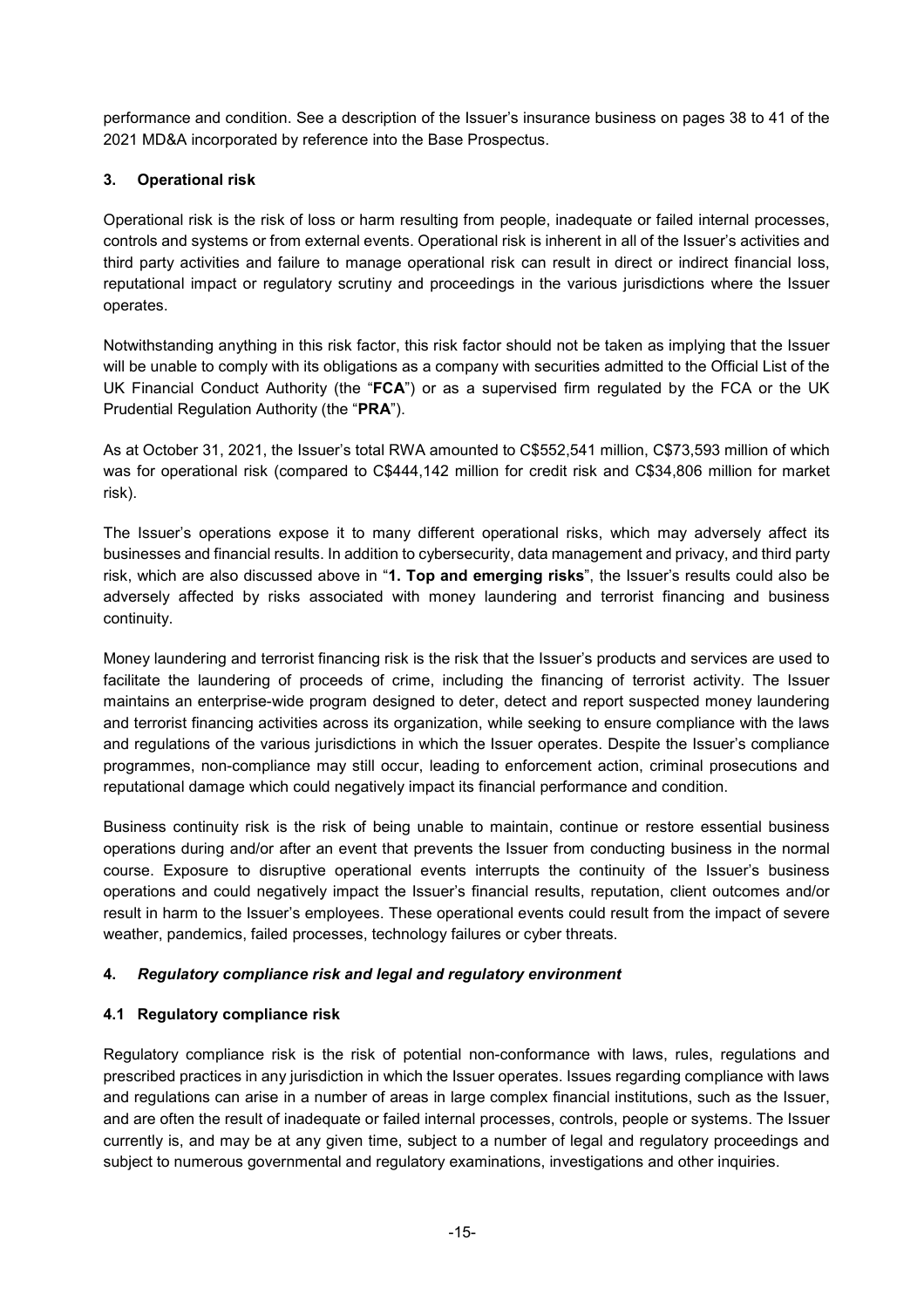Laws and regulations are in place to protect the financial and other interests of the Issuer's clients, investors and the public. As a large-scale global financial institution, the Issuer is subject to numerous laws and extensive and evolving regulation by governmental agencies, supervisory authorities and self-regulatory organizations in Canada, the U.S., the U.K., Europe and other jurisdictions in which it operates. Such regulation continues to become increasingly extensive and complex. In addition, regulatory scrutiny and expectations in Canada, the U.S., the U.K., Europe and other jurisdictions for large financial institutions with respect to, among other things, governance, risk management practices and controls, and conduct, as well as the enforcement of regulatory compliance matters, has intensified. Failure to comply with these regulatory requirements and expectations or to resolve any identified deficiencies could result in increased regulatory oversight and restrictions. Resolution of such matters can also result in the payment of substantial penalties, agreements with respect to future operation of their business, actions with respect to relevant personnel, admission of wrongdoing, and guilty pleas with respect to criminal charges.

Operating in this increasingly complex regulatory environment and intense regulatory enforcement environment, the Issuer is and has been subject to a variety of legal proceedings, including civil claims and lawsuits, criminal charges, regulatory scrutiny, examinations and proceedings, investigations, audits and requests for information by various governmental regulatory agencies and law enforcement authorities in various jurisdictions, and the Issuer anticipates that its ongoing business activities will give rise to such matters in the future. The global scope of the Issuer's operations also means that a single issue may give rise to overlapping regulatory investigations, regulatory proceedings and or civil litigation claims in different jurisdictions. The Issuer can be subject to such proceedings due to alleged violations of law or, if determined by regulators, allegedly inadequate policies, procedures, controls or remediation of deficiencies. Changes to laws, including tax laws, regulations or regulatory policies, as well as the changes in how they are interpreted, implemented or enforced, could adversely affect the Issuer, for example, by lowering barriers to entry in the businesses in which it operates, increasing its costs of compliance, or limiting its activities and ability to execute its strategic plans. In addition, the severity of the remedies sought in legal and regulatory proceedings to which the Issuer is subject have increased. Further, there is no assurance that the Issuer always will be, or be deemed to be, in compliance with laws, regulations or regulatory policies or expectations. Accordingly, it is possible that the Issuer could receive a judicial or regulatory enforcement judgment or decision that results in significant fines, damages, penalties, and other costs or injunctions, criminal convictions, or loss of licenses or registrations that would damage its reputation, and negatively impact its earnings and ability to conduct some of its businesses. The Issuer is also subject to litigation arising in the ordinary course of its business and the adverse resolution of any litigation could have a significant adverse effect on its results or could give rise to significant reputational damage, which in turn could impact its future business prospects.

The Issuer's Regulatory Compliance Management Framework outlines how it manages and mitigates the regulatory compliance risks associated with failing to comply with, or adapt to, current and changing laws and regulations in the jurisdictions in which it operates. Regulatory compliance risk includes the regulatory risks associated with financial crimes (which include, but are not limited to, money laundering, bribery, and sanctions), privacy, market conduct, consumer protection, business conduct, as well as prudential and other generally applicable non-financial requirements. Specific compliance policies, procedures and supporting frameworks have been developed to manage regulatory compliance risk.

#### **4.2** *Legal and regulatory environment*

Legal and regulatory environment risk is the risk that new or modified laws and regulations, and the interpretation or application of laws and regulations, will negatively impact the way in which the Issuer operates, both in Canada and in the other jurisdictions in which it conducts business. The full impact of some of these changes on the Issuer's business will not be known until final rules are implemented and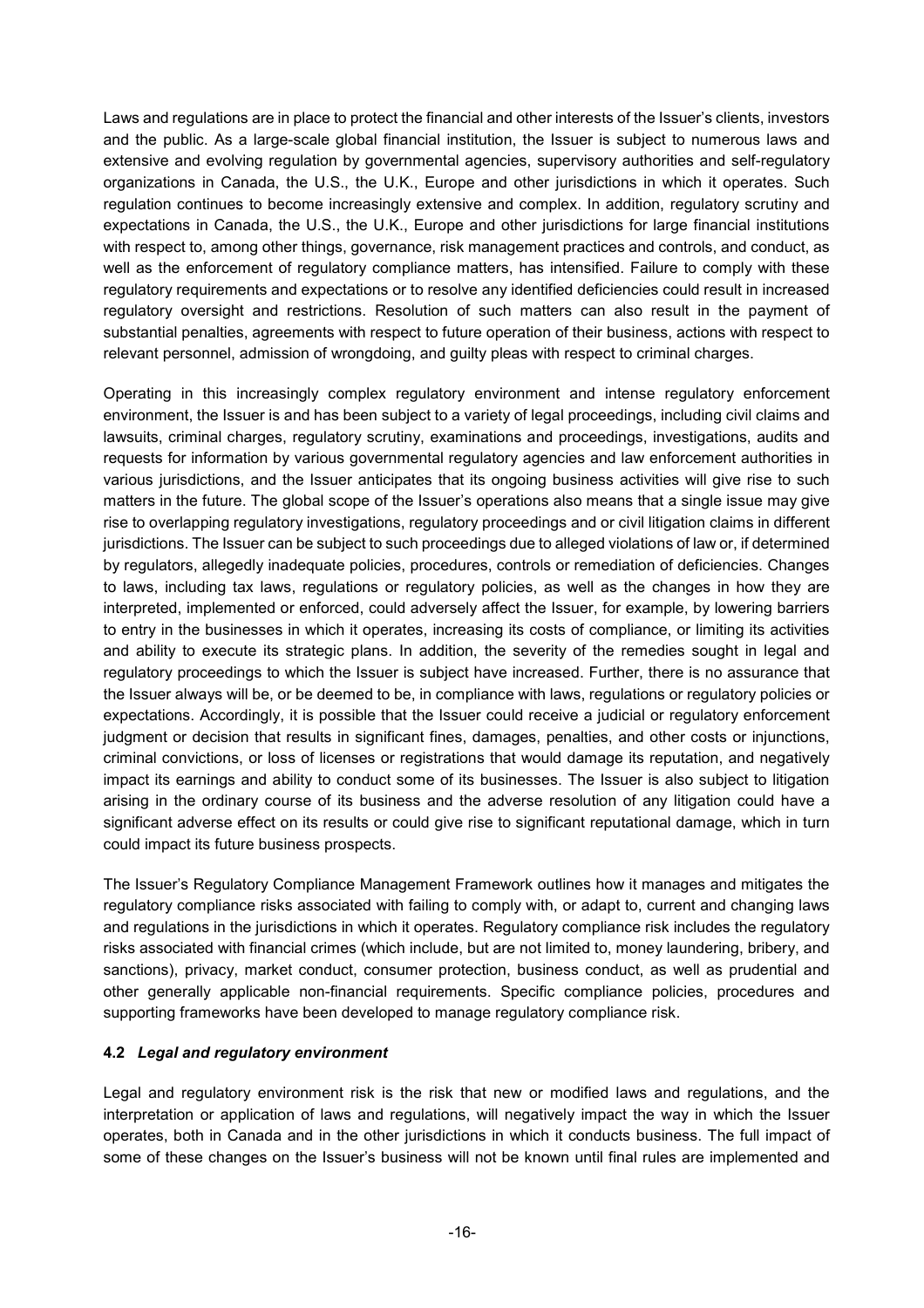market practices have developed in response. The Issuer continues to respond to these and other developments and is working to minimize any potential adverse business or economic impact. The following provides a high-level summary of some of the key regulatory changes that have potential to increase or decrease the Issuer's costs, impact its profitability and increase the complexity of its operations. A summary of the additional regulatory changes instituted by governments globally and by OSFI in response to the COVID-19 pandemic are included in the Impact of COVID-19 pandemic and Capital management sections of the Issuer's 2021 Annual Report incorporated by reference in the Base Prospectus.

# *(i) Global uncertainty*

Significant uncertainty about the impacts of the COVID-19 pandemic, supply chain disruptions, trade policy and geopolitical tensions continue to pose risks to the global economic outlook. In October 2021, the International Monetary Fund (IMF) projected global growth of 5.9% in calendar 2021, down 0.1% from its July forecast, reflecting supply chain disruptions in advanced economies and limited vaccine access in developing countries. Despite largely positive economic developments throughout the year, uncertainty remains regarding new variants of COVID-19 and the potential impacts of uneven vaccine access and vaccine hesitancy. Trade policy also remains a source of global uncertainty as countries consider ways to incorporate climate policy into trade policy and the U.K. continues to develop its post-Brexit international trade policies. Finally, global financial markets remain vulnerable to geopolitical tensions, such as those between the U.S. and China, many of which center around trade and technology. While the Issuer's diversified business model, as well as its product and geographic diversification, continue to help mitigate the risk posed by global uncertainty and in particular its effect on the Canadian and U.S. economies, it may still have an adverse impact on the Issuer's financial performance and condition.

# *(ii) Consumer protection*

On August 18, 2021, the Canadian federal government published the Financial Consumer Protection Framework Regulations which are the underlying regulations to support the new Financial Consumer Protection Framework (FCPF). The FCPF encompasses a number of new consumer protection requirements, including complaint handling, access to banking services, and disclosures. The Issuer will be required to comply with the regulations by June 30, 2022 and it expects to be in compliance by the effective date.

# *(iii) Minimum qualifying rates for insured and uninsured mortgages in Canada*

Effective June 1, 2021, the proposed minimum qualifying rate for uninsured mortgages is the greater of the mortgage contract rate plus 2% or 5.25%. OSFI also announced that it will review and communicate the qualifying rate at a minimum annually, every December. The Department of Finance Canada, who is responsible for setting the benchmark rate for qualifying insured mortgages, also announced that it would align the rate for insured mortgages with the rate set by OSFI for uninsured mortgages and that this new rate would apply to insured mortgages approved on June 1, 2021 or later. The minimum qualifying rate for insured mortgages will be subject to review and periodic adjustment.

# *(iv) Interest rate benchmark reform*

London Interbank Offered Rate (LIBOR) is the most widely referenced benchmark interest rate across the globe for derivatives, bonds, loans and other floating rate instruments; however, there is a regulator-led push to transition the market away from LIBOR and certain other benchmark rates to alternative benchmark rates (ABRs) that are based on actual overnight transactions. On March 5, 2021, the FCA, the regulator of the ICE Benchmark Administration (IBA) which administers LIBOR, announced the permanent cessation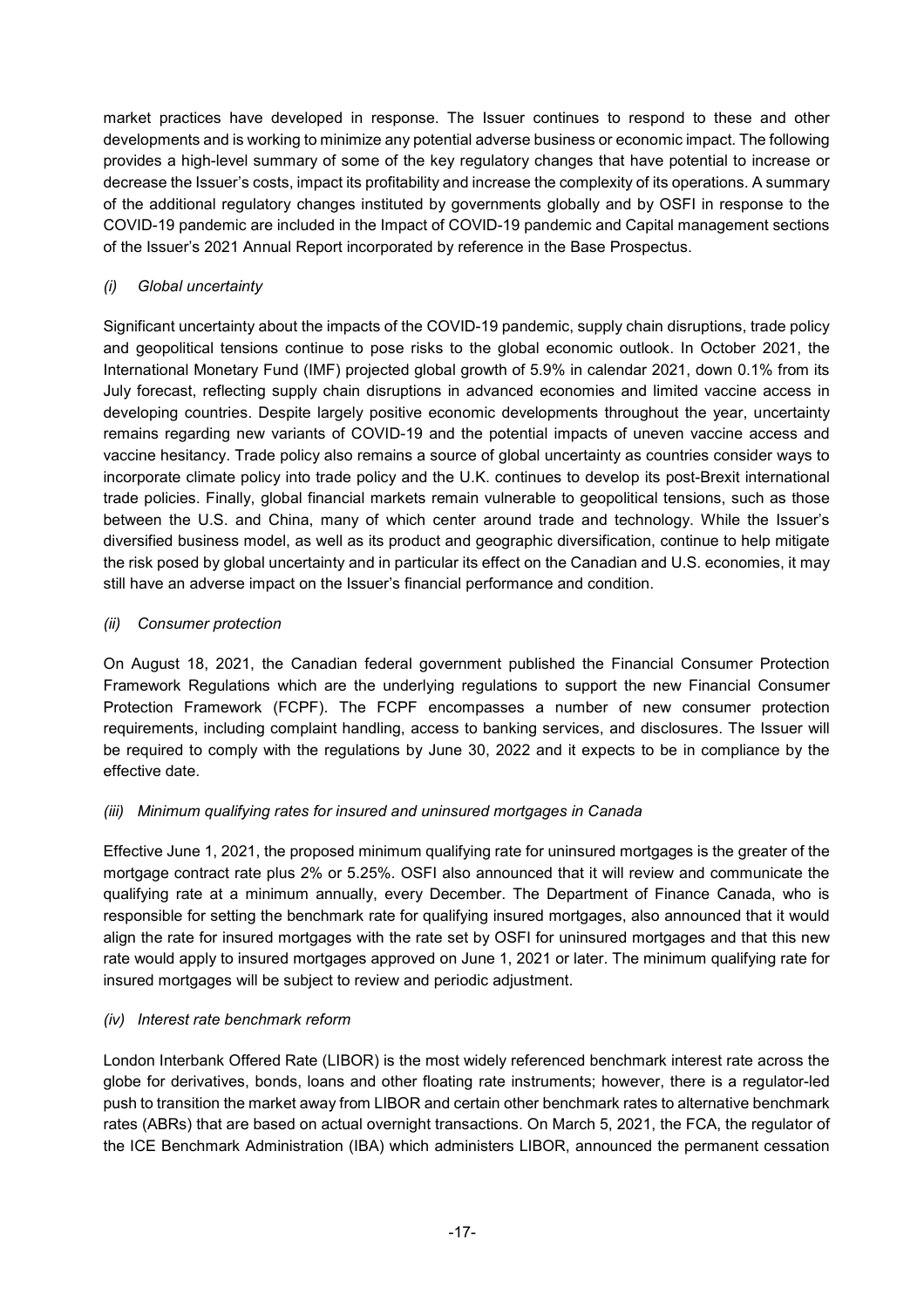or loss of representativeness of all 35 LIBOR benchmark settings currently published by the IBA as of December 31, 2021 or June 30, 2023.

Details related to certain settings to which the Issuer is exposed are noted below.

• Publication of the 1-week and 2-month USD LIBOR settings will cease immediately after December 31, 2021. Publication of the overnight and 12-month USD LIBOR settings will cease immediately after June 30, 2023, while the 1-month, 3-month and 6-month USD LIBOR settings will no longer be representative of the underlying market and economic reality they are intended to measure after June 30, 2023. The FCA may consult on requiring the IBA to publish 1-month, 3-month and 6-month USD LIBOR settings after the end of June 2023 on a non-representative "synthetic" basis.

• Publication of the overnight, 1-week, 2-month and 12-month GBP LIBOR settings will cease immediately after December 31, 2021, while the 1-month, 3-month and 6-month GBP LIBOR settings will no longer be representative of the underlying market and economic reality they are intended to measure after December 31, 2021. The FCA will require the IBA to continue to publish 1, 3 and 6 month GBP LIBOR settings until the end of 2022 on a non-representative "synthetic" basis.

The FCA announcement engaged contractual triggers for the calculation and future application of fallback provisions related to the Issuer's LIBOR linked products, including certain loans, bonds and derivatives.

Additionally, on June 22, 2021, OSFI issued a letter setting out their expectation that Federally Regulated Financial Institutions (FRFIs) will stop using USD LIBOR settings as soon as possible and will not enter into new transactions referencing these rates after December 31, 2021. OSFI further expects FRFIs to prioritize system and model updates to accommodate ABRs by December 31, 2021, and be fully prepared to transact in ABRs that are available in markets in which the FRFI operates by December 31, 2021.

To manage its transition away from LIBOR, the issuer has implemented a comprehensive enterprise-wide program and governance structure that addresses the key areas of impact including contract remediation, funding and liquidity planning, risk management, financial reporting and valuation, systems, processes and client education and communication. Transition activities are focused on two broad streams of work: (i) developing new ABR linked products, and (ii) conversion of existing LIBOR based contracts to ABRs. The Issuer's program timelines are ultimately dependent on broader market acceptance of products that reference the new ABRs and the Issuer's clients' readiness and ability to adopt the replacement products. Significant matters that the Issuer continues to evaluate include client product offerings, short and longterm funding strategies, and its hedging programs. The Issuer continues to work towards the recommended target dates for the cessation of LIBOR-based products provided by its regulators and is on track with its transition activities to move to ABRs. For further details, refer to the Critical accounting policies and estimates section in the Issuer's 2021 Annual Report and Note 2 of its 2021 Annual Consolidated Financial Statements.

# *(v) Client focused reforms*

The Canadian Securities Administrators published amendments to National Instrument 31-103 to implement the Client Focused Reforms (Reforms), which are intended to increase the standard of conduct required for Canadian securities registrants. The Reforms enhance core requirements relating to conflicts of interest, suitability, know-your-product and know-your-client requirements, and also introduce new requirements relating to relationship disclosure, training and recordkeeping. The changes are coming into effect in two phases: the first phase relating to conflicts of interest and the related disclosure requirements came into effect on June 30, 2021, and the second phase relating to the remaining requirements comes into effect on December 31, 2021. The requirements primarily impact the Issuer's Personal & Commercial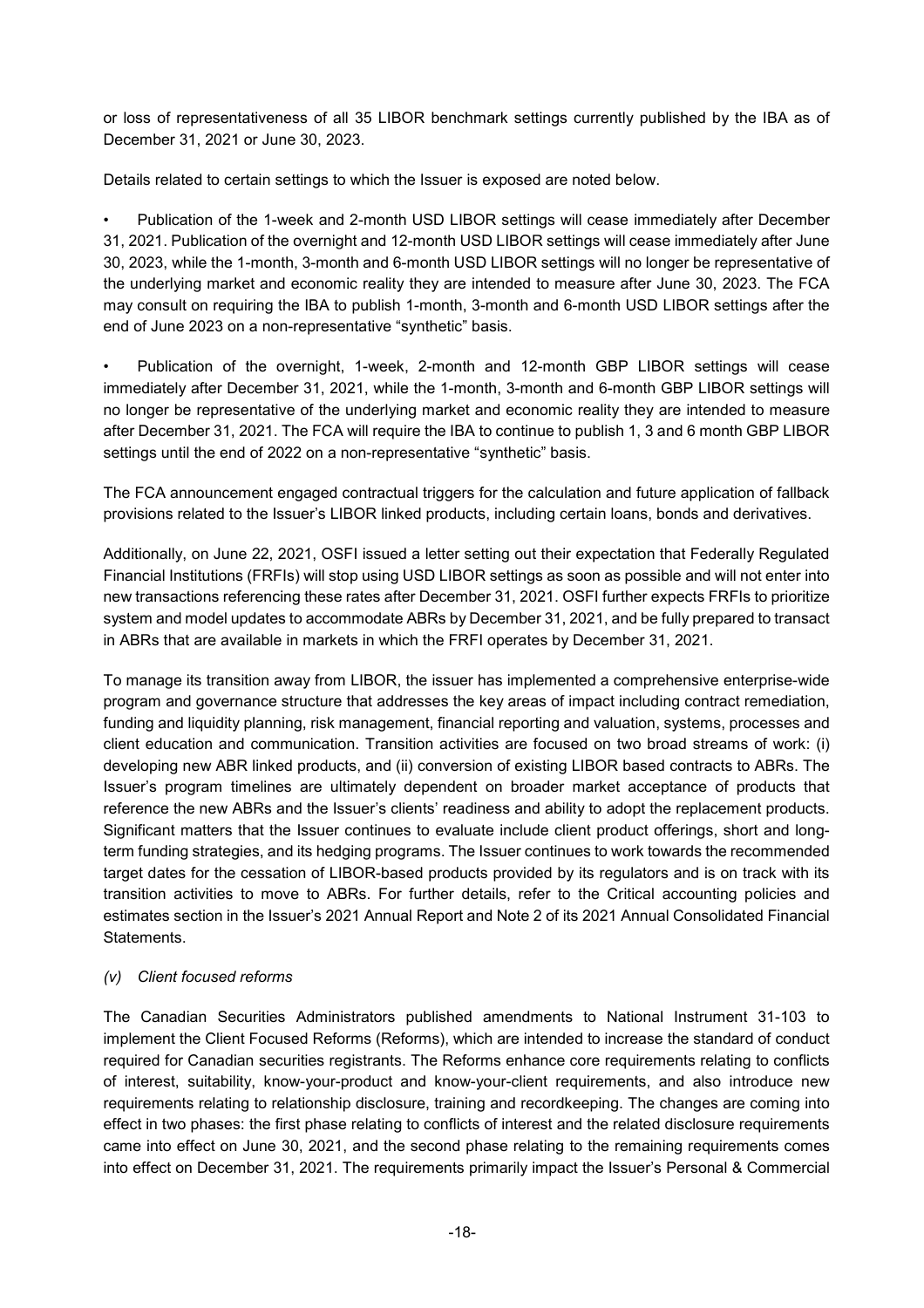Banking and Wealth Management platforms. The Issuer is well positioned to comply with the requirements.

# *(vi) U.S. regulatory initiatives*

Policymakers continue to evaluate and implement reforms to various U.S. financial regulations, which could result in either expansion or reduction to the U.S. regulatory requirements and associated changes in compliance costs. On January 1, 2021, the U.S. Congress enacted the Anti-Money Laundering Act of 2020 (AMLA) which represents a comprehensive set of reforms to U.S. anti-money laundering laws. Regulations pertaining to this legislation have yet to be issued; the extent, timing and impact of which are unknown at this time. The Issuer will continue to monitor developments and any resulting implications for it.

### *(vii) U.K. and European regulatory reform*

EU Sustainability-Related Disclosures Regulation requires financial services firms to disclose their approaches to considering environmental, social and governance factors as part of their advice and investment decision processes. These requirements were effective on March 10, 2021 and to date there has been no material impact on the Issuer; however, the Issuer will continue to monitor future guidance and the impact, if any, on it.

All the regulations noted above could increase compliance costs for the Issuer and the interpretation or application of these regulations could negatively impact the way in which the Issuer operates.

### **5. Strategic risks**

### *5.1 Strategic risk*

Strategic risk is the risk that the Issuer or particular business areas of the Issuer will make inappropriate strategic choices, or will be unable to successfully implement selected strategies or achieve the expected benefits. For more information on the Issuer's strategic goals in each of its business segments, see pages 24 to 47 of the 2021 MD&A incorporated by reference into the Base Prospectus. Business strategy is a major driver of the Issuer's risk appetite and consequently the strategic choices the Issuer makes in terms of business mix determine how the Issuer's risk profile changes. The Issuer's ability to execute on its objectives and strategic goals will influence its financial performance. If the Issuer is unable to successfully implement selected strategies or related plans and decisions, if the Issuer makes inappropriate strategic choices or if the Issuer makes a change to its strategic goals, its financial performance and condition could be adversely affected.

#### *5.2 Reputation risk*

Reputation risk is the risk of an adverse impact on stakeholders' perception of the Issuer due to (i) the actions or inactions of the Issuer, its employees, third-party service providers, or clients, (ii) the perceived misalignment of these actions or inactions with stakeholder expectations of the Issuer, or (iii) negative public sentiment towards a global or industry issue. The Issuer's reputation is rooted in the perception of its stakeholders, and the trust and loyalty they place in the Issuer is core to the Issuer's purpose as a financial services organization. A strong and trustworthy reputation will generally strengthen the Issuer's market position, reduce the cost of capital, increase shareholder value, strengthen its resiliency, and help attract and retain top talent. Conversely, damage to the Issuer's reputation can result in reduced share price and market capitalization, increased cost of capital, loss of strategic flexibility, inability to enter or expand into markets, loss of client loyalty and business, regulatory fines and penalties, restrictive agreements with regulators or prosecutors, or criminal prosecutions. The sources of reputation risk are widespread; risk to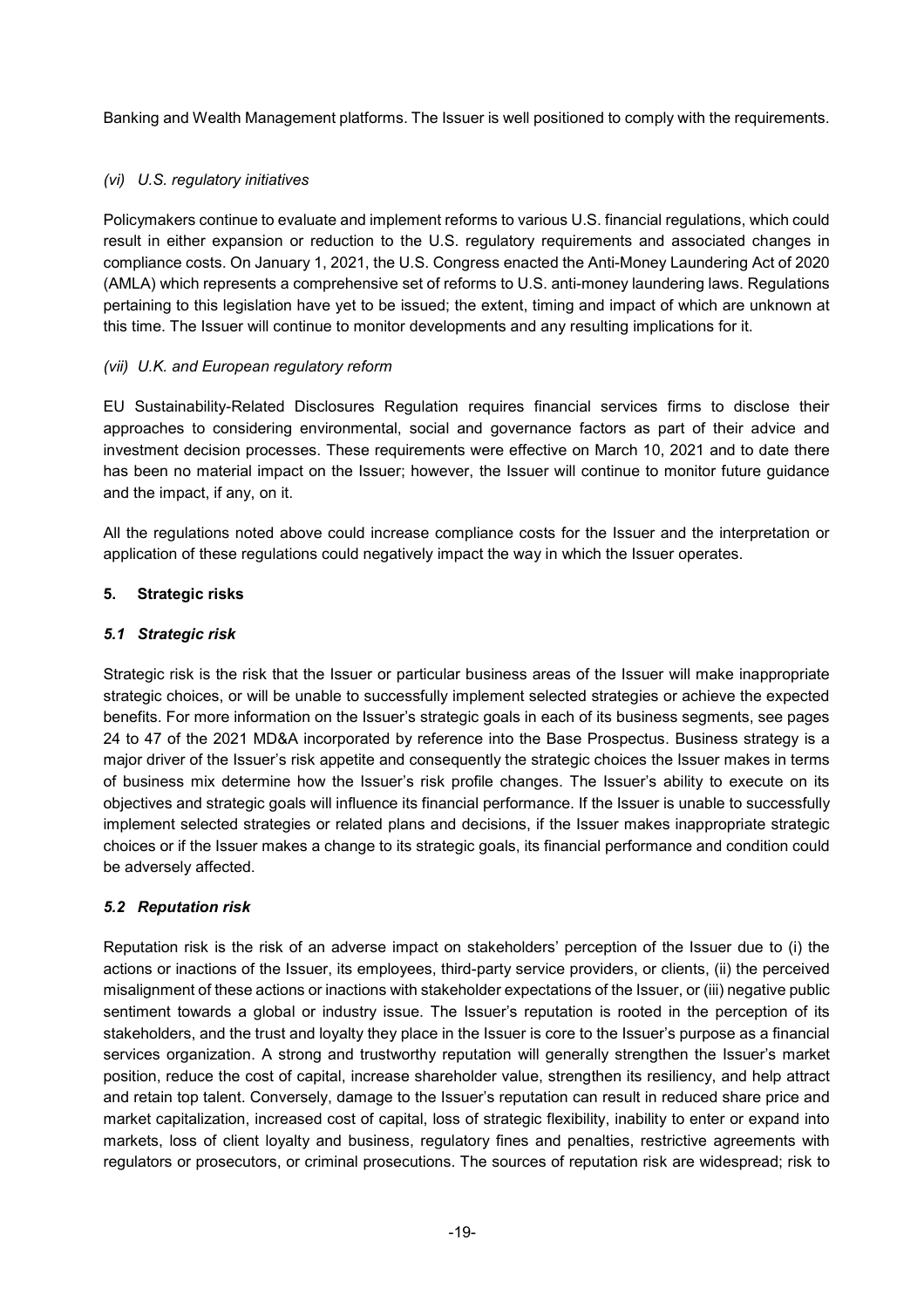the Issuer's reputation can occur in connection with credit, regulatory, legal and operational risks. The Issuer can also experience reputation risk from a failure to maintain an effective control environment, exhibit good conduct and maintain appropriate culture practices.

# *5.3 Competitive risk*

Competitive risk is the risk of an inability to build or maintain a sustainable competitive advantage in a given market or markets, and includes the potential for loss of market share due to competitors offering superior products and services. Competitive risk can arise within or outside the financial sector, from traditional or non-traditional competitors, domestically or globally. There is intense competition for clients among financial services companies in the markets in which the Issuer operates. Client loyalty and retention can be influenced by a number of factors, including new technology used or services offered by the Issuer's competitors, relative service levels and prices, product and service attributes, its reputation, actions taken by its competitors, and adherence with competition and anti-trust laws. Other companies, such as insurance companies and non-financial companies, as well as new technological applications, are increasingly offering services traditionally provided by banks. This competition could also reduce the Issuer's revenue which could adversely affect its results.

# **6. Macroeconomic risks**

# *6.1 Impact of pandemic risk factor*

Pandemics, epidemics or outbreaks of an infectious disease in Canada or worldwide could have an adverse impact on the Issuer's business, including changes to the way it operates, and on its financial results and condition. The spread of the COVID-19 pandemic, given its severity and scale, has affected and may continue to adversely affect the Issuer's business and its clients to varying degrees, and also continues to pose risks to the global economy. At the onset of the COVID-19 pandemic, governments and regulatory bodies in affected areas imposed a number of measures designed to contain the COVID-19 pandemic, including widespread business closures, social distancing protocols, travel restrictions, school closures, quarantines, and restrictions on gatherings and events. While rising vaccination rates have supported a substantial or full easing of containment measures in a number of regions, the extent of containment measures and progress towards reopening continues to vary and fluctuate across different regions. As a result, containment measures continue to impact the macroeconomic environment and global economic activity, including the pace and magnitude of recovery. As the impacts of the COVID-19 pandemic continue to evolve, the prolonged effects of the disruption continue to have an impact on the Issuer's business strategies and initiatives, and could adversely affect its financial results.

Governments, monetary authorities, regulators and financial institutions, including the Issuer, have taken and continue to take actions in support of the economy and financial system. These actions include fiscal, monetary and other financial measures to increase liquidity, and provide financial aid to individual, small business, commercial and corporate clients. The Issuer expects that these governments, monetary authorities, regulators, and institutions will continue to assess the need for these programs and measures. Additionally, the Issuer implemented various temporary relief programs beyond the available government programs to further support its clients in financial need. Although the temporary relief programs have largely concluded, the Issuer has assessed and will continue to assess the needs of each individual client and continue to provide support to clients on a case by case basis. For more information on these programs, refer to the Relief programs, Liquidity and funding risk and Capital management sections of the Issuer's 2021 MD&A.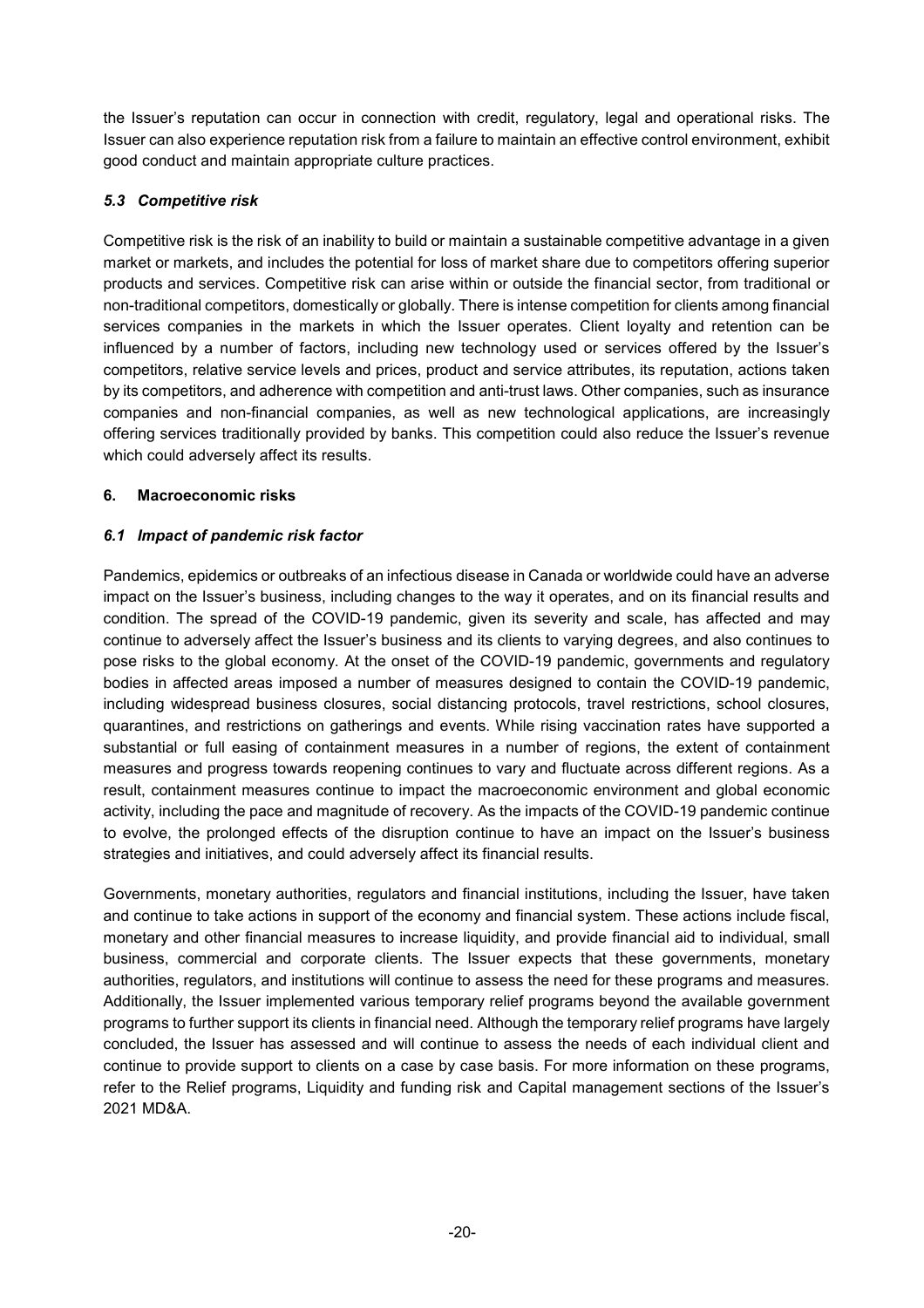Uncertainty remains as to the full impacts of the COVID-19 pandemic on the global economy, financial markets, and the Issuer, including on its financial results, regulatory capital and liquidity ratios and ability to meet regulatory and other requirements. The ultimate impacts will depend on future developments that are highly uncertain and cannot be predicted, including the scope, severity, duration and additional subsequent waves of the COVID-19 pandemic, as well as the effectiveness of actions and measures taken by government, monetary and regulatory authorities and other third parties. Despite positive developments, uncertainty remains regarding new variants of COVID-19, the potential impact of vaccine hesitancy, and global vaccine supply and availability, including uneven vaccine access.

The COVID-19 pandemic has and may continue to result in disruptions to some of the Issuer's clients and the way in which it conducts its business and could continue to adversely impact its business operations and the quality and continuity of service to clients. The Issuer has taken proactive measures through its business continuity plans to adapt to the ongoing work from home arrangements and carefully plan the return to premise for some of its employees, and are maintaining its focus on the well-being of its employees and its ability to serve clients.

In addition to the impact that the COVID-19 pandemic has had and continues to have on the Issuer's business, it may also continue to increase financial stress, possibly arising from support programs coming to an end, on some of its clients. This, in conjunction with operational constraints due to the impacts of social distancing, could lead to increased pressure on the financial performance of some of the Issuer's clients, which, to some extent, creates uncertainty around potential future expected credit losses for the Issuer.

If the COVID-19 pandemic is further prolonged, including the possibility of additional subsequent waves, or further diseases emerge that give rise to similar effects, the adverse impact on the economy could deepen and could potentially result in volatility and declines in financial markets. Moreover, it remains uncertain how the macroeconomic environment, and societal and business norms will be impacted following the COVID-19 pandemic. Unexpected developments in financial markets, regulatory environments, or consumer behaviour and confidence may also have adverse impacts on the Issuer's financial results and condition, business operations and reputation, for a substantial period of time.

The Issuer is closely monitoring the potential continued effects and impacts of the COVID-19 pandemic, which continues to be an evolving situation.

In virtually all aspects of its operations, the Issuer's view of risks is not static as its business activities expose it to a wide variety of risks. Consistent with its Enterprise Risk Management Framework (ERMF), the Issuer actively manages its risks to help protect and enable its businesses. Additionally, the Issuer continues to evaluate the impacts that the COVID-19 pandemic has had and continues to have on its business, including the impact on its top and emerging risks, operational and reputational risks as well as credit, market and liquidity and funding risks. For further details on the Issuer's top and emerging and operational risks, refer to the risk sections above.

# *6.2 Systemic Risk*

Systemic risk is the risk that the financial system as a whole, or a major part of it – either in an individual country, a region, or globally – is put in real and immediate danger of collapse or serious damage due to an unforeseen event causing a substantive shock to the financial system with the likelihood of material damage to the economy, and which would result in financial, reputation, legal or other risks for the Issuer.

Systemic risk is considered to be the least controllable risk facing the Issuer, leading to increased vulnerabilities as experienced during the 2008 global financial crisis and the COVID-19 pandemic. The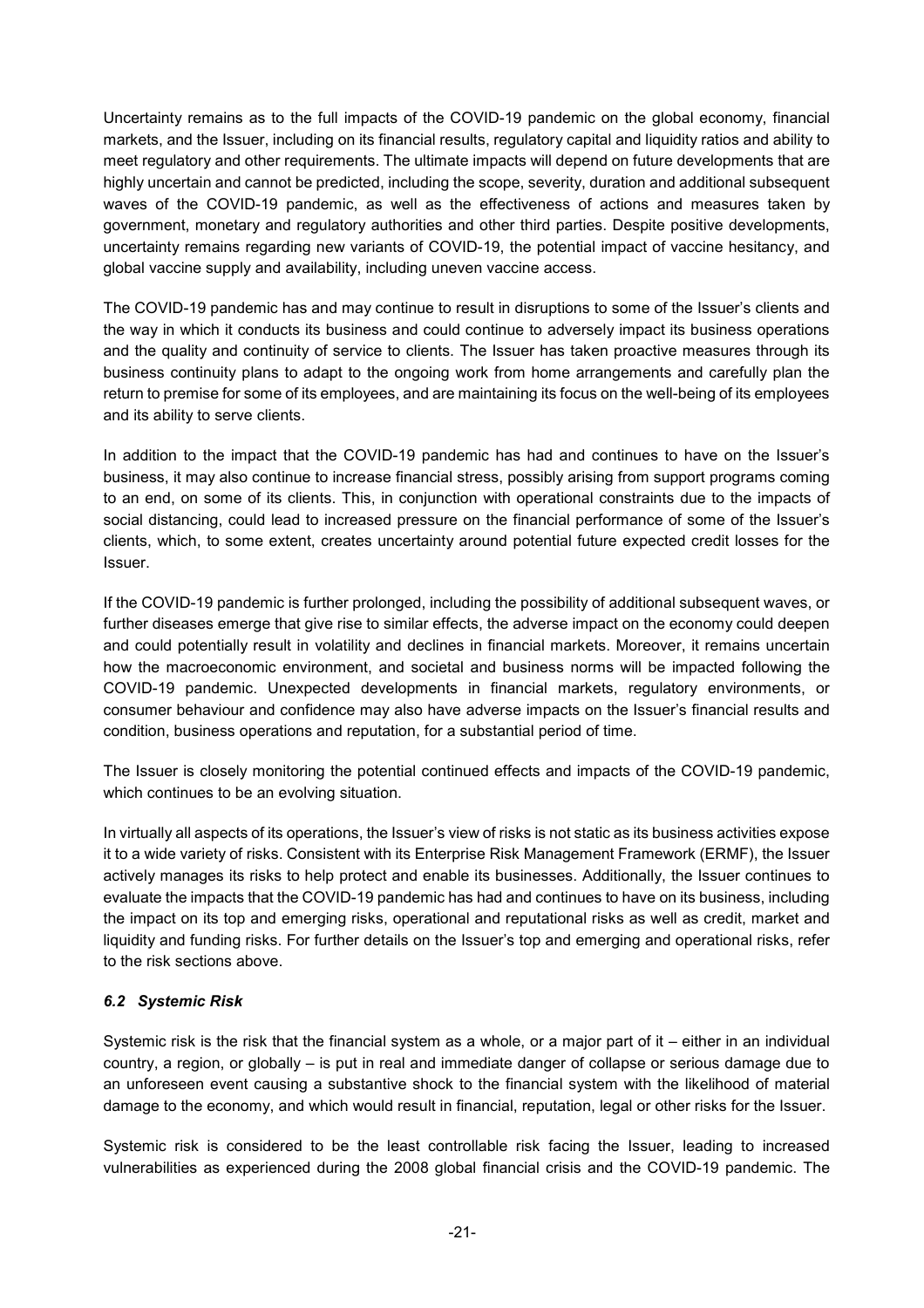Issuer's ability to mitigate systemic risk when undertaking business activities is limited, other than through collaborative mechanisms between key industry participants, and, as appropriate, the public sector and regulators to reduce the frequency and impact of these risks. The two most significant measures in mitigating the impact of systemic risk are diversification and stress testing.

The Issuer's diversified business model, portfolios, products, activities and funding sources help mitigate the potential impacts from systemic risk as well as having established risk limits to ensure its portfolio is diversified, and concentration risk is reduced and remains within its risk appetite.

Stress testing involves consideration of the simultaneous movements in a number of risk factors. It is used to ensure the Issuer's business strategies and capital planning are robust by measuring the potential impacts of credit, market, liquidity, and operational risks on it, under adverse economic conditions. The Issuer's enterprise-wide stress testing program evaluates the potential effects of a set of specified changes in risk factors, corresponding to exceptional but plausible adverse economic and financial market events. These stress scenarios are evaluated across the organization, and results are integrated to develop an enterprise-wide view of the impacts on the Issuer's financial results and capital requirements. For further details on the Issuer's stress testing, refer to the Enterprise risk management section on pages 56 and 57 of the Issuer's 2021 MD&A incorporated by reference into the Base Prospectus.

The Issuer's financial results are affected by the business and economic conditions in the geographic regions in which it operates. These conditions include consumer saving and spending habits as well as consumer borrowing and repayment patterns, business investment, government spending, exchange rates, sovereign debt risks, the level of activity and volatility of the capital markets, strength of the economy and inflation. Given the importance of the Issuer's Canadian and U.S. operations, a continued economic downturn may largely affect its personal and business lending activities and may result in higher provisions for credit losses. Deterioration and uncertainty in global capital markets could result in continued high volatility that would impact results in Capital Markets, while in Wealth Management weaker market conditions could lead to lower average fee-based client assets and transaction volumes. In addition, worsening financial and credit market conditions may adversely affect the Issuer's ability to access capital markets on favourable terms and could negatively affect its liquidity, resulting in increased funding costs and lower transaction volumes in Capital Markets and Investor & Treasury Services.

The Issuer's financial results are also sensitive to changes in interest rates. Central banks globally reduced benchmark interest rates in 2020, largely in response to the impact of the COVID-19 pandemic in an effort to provide support to maintain the resilience and stability of the financial systems. With interest rates remaining low throughout 2021, and expected to continue to remain low into fiscal 2022, the Issuer could see net interest income continuing to be unfavourably impacted by spread compression across many of its businesses while an increase in interest rates would benefit its businesses. However, a significant increase in interest rates could also adversely impact household balance sheets, leading to credit deterioration which could negatively impact the Issuer's financial results, particularly in some of its Personal & Commercial Banking and Wealth Management businesses.

# **7. Overview of other risks**

In addition to the risks described above, there are other risk factors, described below, which may adversely affect the Issuer's businesses and financial results. The following discussion is not exhaustive as other factors could adversely affect the Issuer's results.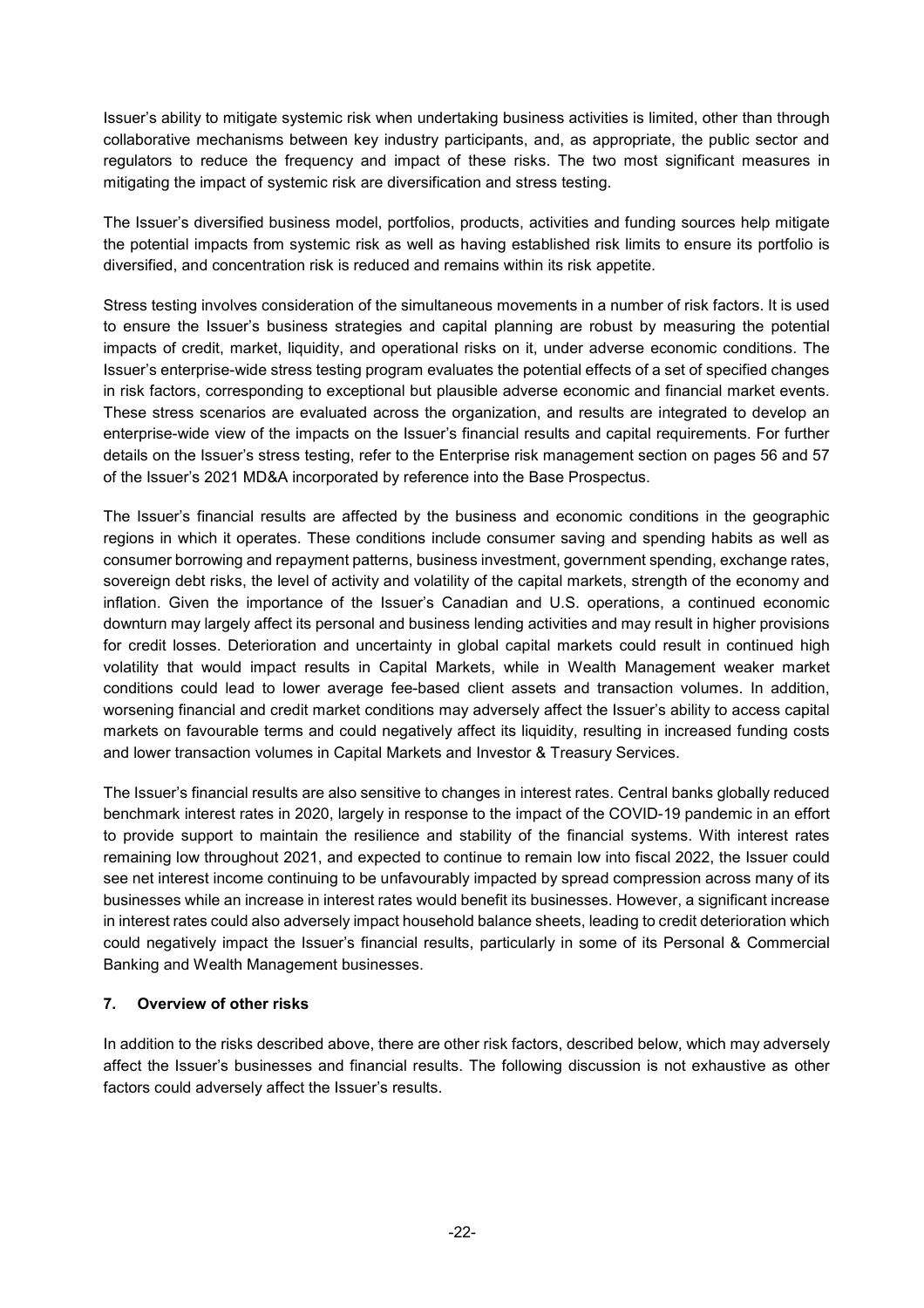### *Tax risk and transparency*

Tax risk refers to the risk of loss related to unexpected tax liabilities. The tax laws and systems that are applicable to the Issuer are complex and wide ranging. As a result, the Issuer ensures that any decisions or actions related to tax always reflect its assessment of the long-term costs and risks involved, including their impact on the Issuer's reputation and its relationship with clients, shareholders, and regulators.

The Issuer's tax strategy is designed to provide transparency and support its business strategy, and is aligned with the Issuer's corporate vision and values. The Issuer seeks to maximize shareholder value by structuring its businesses in a tax-efficient manner while considering reputational risk by being in compliance with all laws and regulations. The Issuer's policy seeks to ensure that it:

- Acts with integrity and in a straightforward, open and honest manner in all tax matters;
- Ensures tax strategy is aligned with the Issuer's business strategy supporting only bona fide transactions with a business purpose and economic substance;
- Ensures all intercompany transactions are conducted in accordance with applicable transfer pricing requirements;
- Ensures the Issuer's full compliance and full disclosure to tax authorities of its statutory obligations; and
- Endeavours to work with the tax authorities to build positive long-term relationships and where disputes occur, address them constructively.

With respect to assessing the needs of its clients, the Issuer considers a number of factors including the purpose of the transaction. The Issuer seeks to ensure that it only supports bona fide client transactions with a business purpose and economic substance. Should the Issuer become aware of client transactions that are aimed at evading their tax obligations, the Issuer will not proceed with the transactions.

Given that the Issuer operates globally, complex tax legislation and accounting principles have resulted in differing legal interpretations between the respective tax authorities the Issuer deals with and itself, and the Issuer is at risk of tax authorities disagreeing with prior positions the Issuer has taken for tax purposes. When this occurs, the Issuer is committed to an open and transparent dialogue with the tax authorities to ensure a quick assessment and prompt resolution of the issues where possible. Failure to adequately manage tax risk and resolve issues with tax authorities in a satisfactory manner could adversely impact the Issuer's results, potentially to a material extent in a particular period, and/or significantly impact the Issuer's reputation."

# **AMENDMENT TO STATEMENT REGARDING GOVERNMENTAL, LEGAL OR ARBITRATION PROCEEDINGS**

Paragraph 3 of the section entitled "General Information and Recent Developments" on page 310 of the Base Prospectus is hereby deleted in its entirety and replaced with the following:

"Other than the matters disclosed under the subsection entitled "Tax examinations and assessments" in Note 21 of the 2021 Audited Consolidated Financial Statements set out on page 212 of the Issuer's 2021 Annual Report, and the matters disclosed (with the exception of the subsection entitled "Other matters") in